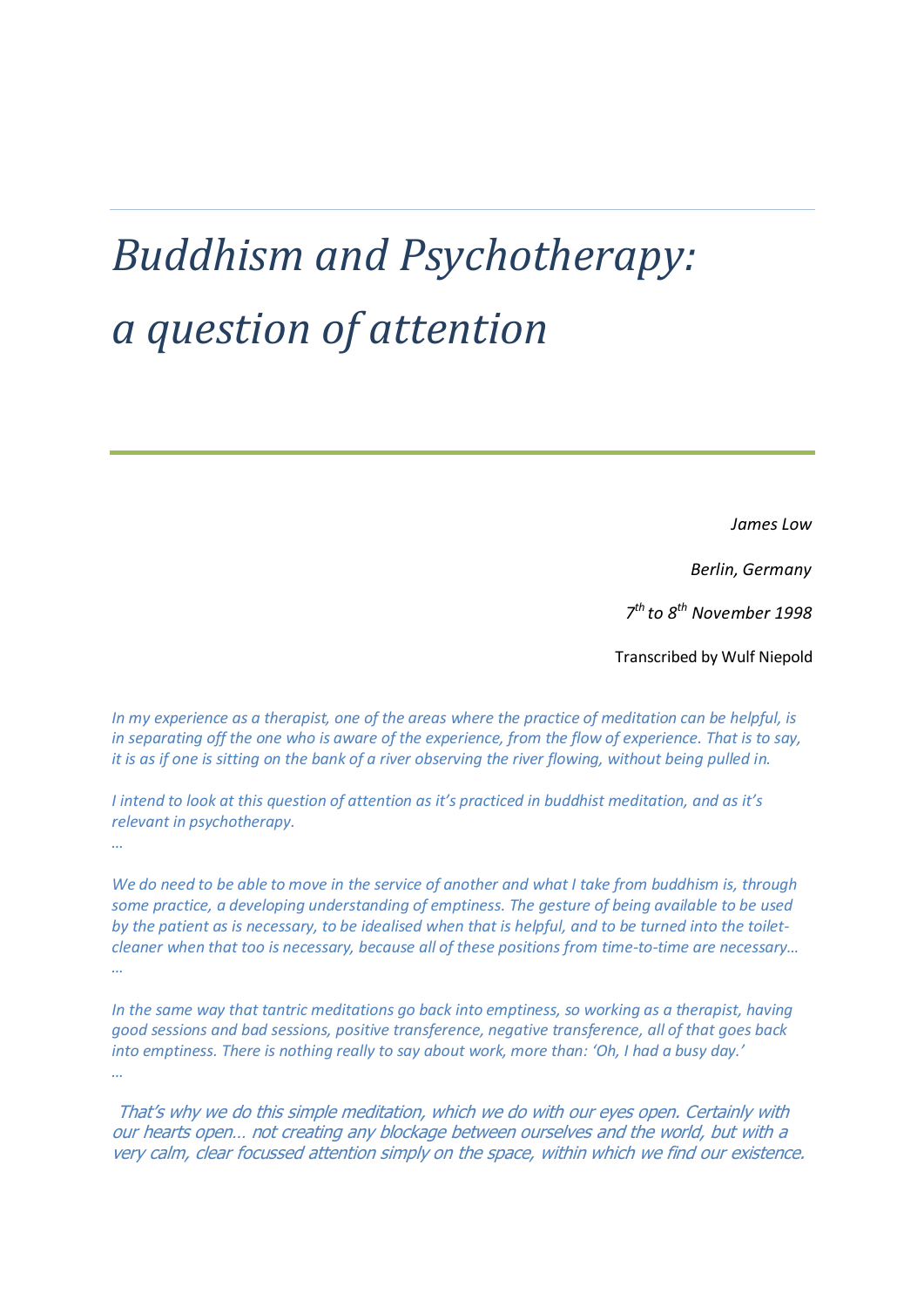# **Contents**

| SUFFERING ARISES BECAUSE OUR EXPERIENCES DON'T FIT OUR SENSE OF IDENTITY - 11 -                                                                            |  |
|------------------------------------------------------------------------------------------------------------------------------------------------------------|--|
|                                                                                                                                                            |  |
| HOW MUCH PHENOMENOLOGICAL ATTENTION CAN WE OPEN UP TO THE WORLD?  - 15 -<br>Our ordinary sense of self is formed, reformed & deformed by the impact of the |  |
|                                                                                                                                                            |  |
|                                                                                                                                                            |  |
| QUALITIES NEEDED TO ACT ON ANOTHER WITHOUT BEING SELF-INDULGENT - 22 -                                                                                     |  |
|                                                                                                                                                            |  |
| QUESTION. HOW JAMES INTEGRATES HIS MEDITATION WITH HIS THERAPY WORK - 26 -                                                                                 |  |
|                                                                                                                                                            |  |
|                                                                                                                                                            |  |
| Reification: seeing 'things' when actually there is only process - 28 -                                                                                    |  |
|                                                                                                                                                            |  |
|                                                                                                                                                            |  |
| In the practice of dzogchen, nirmanakaya is the most important level - 31 -                                                                                |  |
| Sniffing in samsara, all you will ever get is another flavour of shit  - 32 -                                                                              |  |
|                                                                                                                                                            |  |

**ATTENTION: ITS USEFULNESS [TO PSYCHOTHERAPISTS AND MEDITATORS](#page-31-1) - 32 -**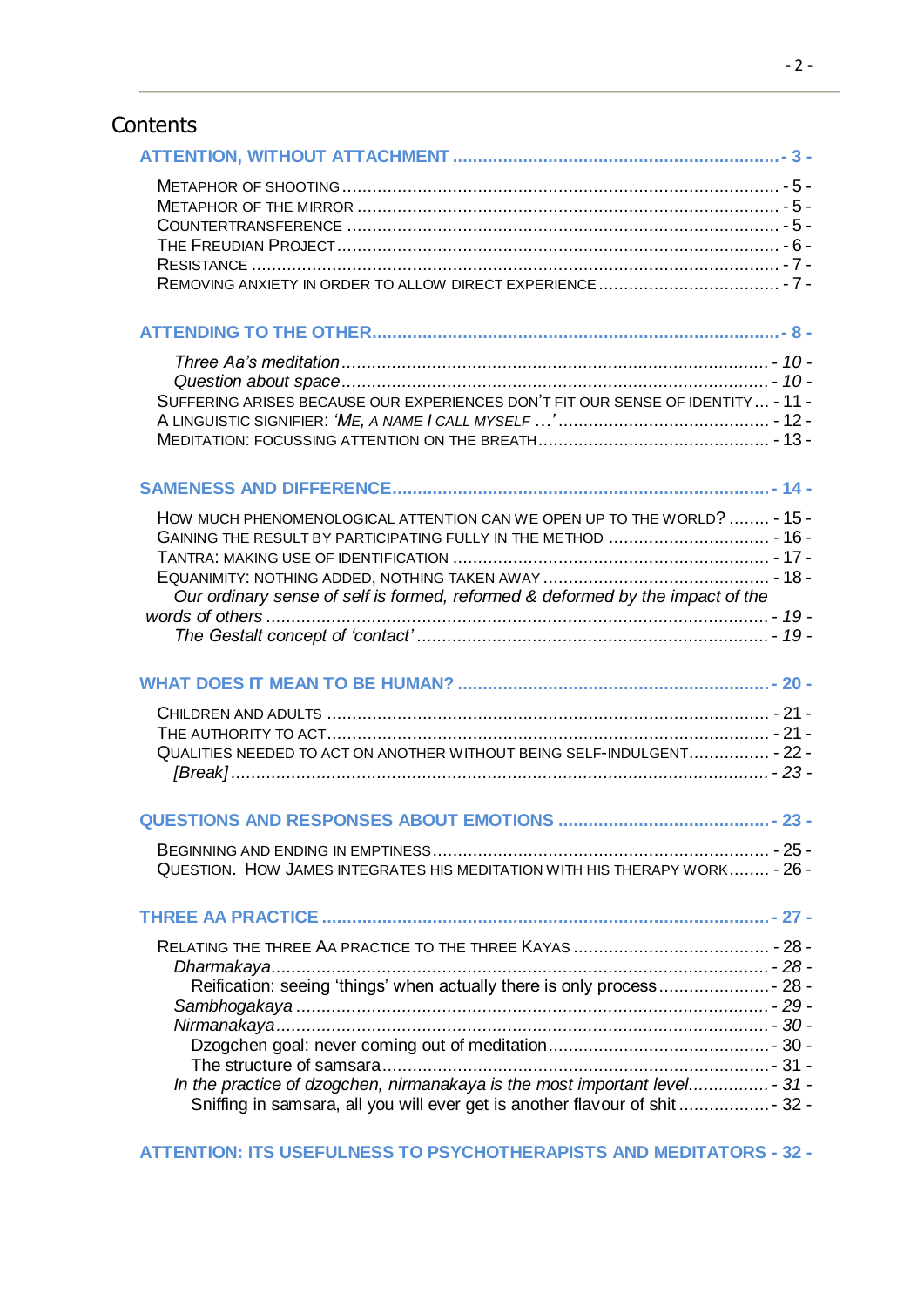Our topic is buddhism and psychotherapy, with particular reference to the central question: 'How do we understand suffering and the reasons why people suffer?' The focus is primarily on buddhism: both what buddhism has to offer to the practice of psychotherapy, and also what psychotherapeutic understandings might have to offer those of us engaged in the practice of buddhism.

#### <span id="page-2-0"></span>**Attention, without attachment**

One of the things Freud was very concerned with was the nature of analytic attention. What is attention in the practice of analysis? Early on, he developed the notion that the analyst should provide what he describes as a *'free-floating attention'*. By free-floating attention, he meant that the analyst should be able to hold an awareness both of whatever is occurring in the physical manifestation in the patient, i.e. in what they say, whilst also listening to what they **don't** say—without the analyst's own prejudice closing that space. That is an important requirement in the analytic training, but of course, it's very difficult to do.

In my experience it is one of the areas where the practice of meditation can be helpful, because in basic buddhist meditation what one is attempting to do is to separate off the one who is aware of the experience, from the flow of experience. That is to say, it is as if one is sitting on the bank of a river observing the river flowing, without being pulled in.

Now, most of the time in life we are caught up in the attachments and busy involvements in our world. This kind of involvement, although it makes us feel alive, also means that we often lose perspective. We may feel that life is driving  $\mu s$ , and become troubled, feeling out of control.

One could say that the main movements in neuroses—depression and anxiety—are problems of attention. Even the problematics of so-called 'personality disorders' such as withdrawal, schizoid, or active over-confusion, and patterns of excessive involvement such as 'borderline' or 'narcissistic', are conditions often of lack of attention. That is to say, the person finds themselves pulled into situations with only one pathway, where there is no sense of choice left. There is no space for alternatives or perspective. In the area of psychosis also, despite us having to take brain functions and biochemical imbalances into account, I think one can also make a case that psychotic disorder is an attack on the ability to pay attention.

We can certainly see the same issues in terms of child development. Mental disturbance or existential disturbance in children is usually revealed through disturbances in attention. Children often become preoccupied with giving attention to sensations in the body, or to a private world as in autism; or they may be hyperactive, when they cannot control their impulses. We could say that healthy functioning in a child is demonstrated through a flexible movement of the ability to give attention to the world as it changes.

For example, when the child is in the playground, it has to pay attention to the many things that are going on, to very complex movements of intimacy and distance, as children get together and separate. The child also has to learn that playtime is when they should pay attention to sensation around their bladder, so that when they go back into the classroom, they don't have to go out again to pee. They have had a pee at the proper time.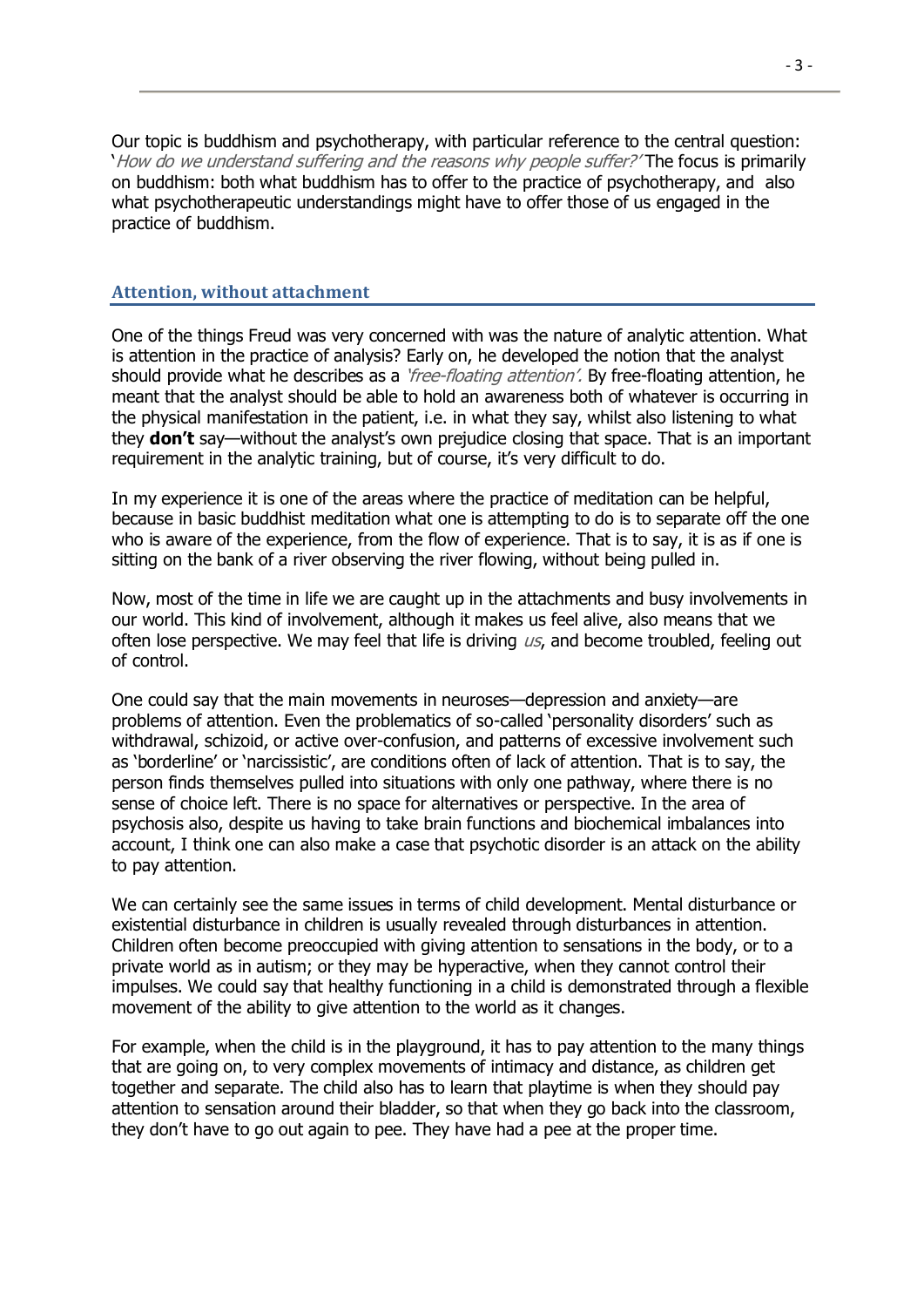I intend to look at this question of attention as it's practiced in buddhist meditation, and as it's relevant in psychotherapy. Every psychotherapeutic model concerns itself with the politics of attention.

First, we will do some meditation practice together. I can explain different kinds of meditation and you can experience for yourself the impact of that on attention. Then we can explore the function of psychotherapy in relation to meditation. I will also take questions, because no doubt some of you are involved in clinical practice.

When we look at the question of what does it mean to help someone, which often depends on how we construe who is another person, how we make sense of that. Who another person is for us, is dependent, I would suggest, on the kind of attention we pay to them. A lot of the time who another person is for us, is dependent on the field of assumptions that we have before we have met the person. That is to say that we are always preoccupied with something. We are occupied with the messages and attitudes that we learned formerly in our childhood; and through all the experiences that we have had in our lives whether or not we are very conscious of them. Because these preoccupations are very familiar, and often largely unconscious, they just seem normal.

One possibility is to develop a phenomenological method in the line of Husserl and Merleau-Ponty, in order to become aware of our prejudices—the obscurations or distortions which we are carrying all the time—and bracket these to one side so that we can try to see more clearly what is actually there. This of course is a major concern of buddhist meditation, especially the kind of practice called 'vipassana ' in Pali or '*lhag tong'* in Tibetan, which means looking carefully, trying to observe the way in which thought, feeling and sensation arises in the continuum of our being and create passing obscuration.

For example, when I came on the plane this morning from London, we passed over and through many different kinds of clouds. There were some very thick clouds which when the plane went through them you couldn't see anything, and there were some very light, fluffy clouds that were just creating a kind of haze around the aeroplane, but you could see the see the sky through them. There were other clouds that were extremely beautiful patterns, just hovering in the distance like beautiful paintings in the sky, very fascinating and drawing the attention out. Then coming down into Berlin, there was a quite low cloud that looked like some kind of warm blanket wrapped over the earth to keep it warm. These are all similar to the kind of obscuring experiences we have in our own mind. Very often, we wrap our prejudices around ourselves to keep warm and safe in the security of knowing who we are and what we believe in. Sometimes our prejudices are like very fascinating patterns and we are drawn towards them, taken out of ourselves into this manifestation which seems to carry so much beauty and truth. However, like the cloud in the sky it will just float away.

This of course is a great problem in the practice of psychoanalysis. When you start to formulate the potential for an interpretation on the basis of the information that you are deriving from the patient's story, something forms and it appears real. It appears very fascinating and appears to explain a great deal about this person. You can take it into yourself and speak it out, with a voice of authority. However, if the analyst had not spoken at that moment, this cloud would have moved by; some other cloud would have appeared, also fascinating, and they could have said that.

That is to say, meaning is contingent; it is situational, and it is not essential. If our attention collapses into and onto an evanescent, momentary arising and holds it as true, we are likely to delude ourselves and the other. However if someone comes to see us and we are a therapist, we are somehow called upon to speak. Yet every act of speaking reveals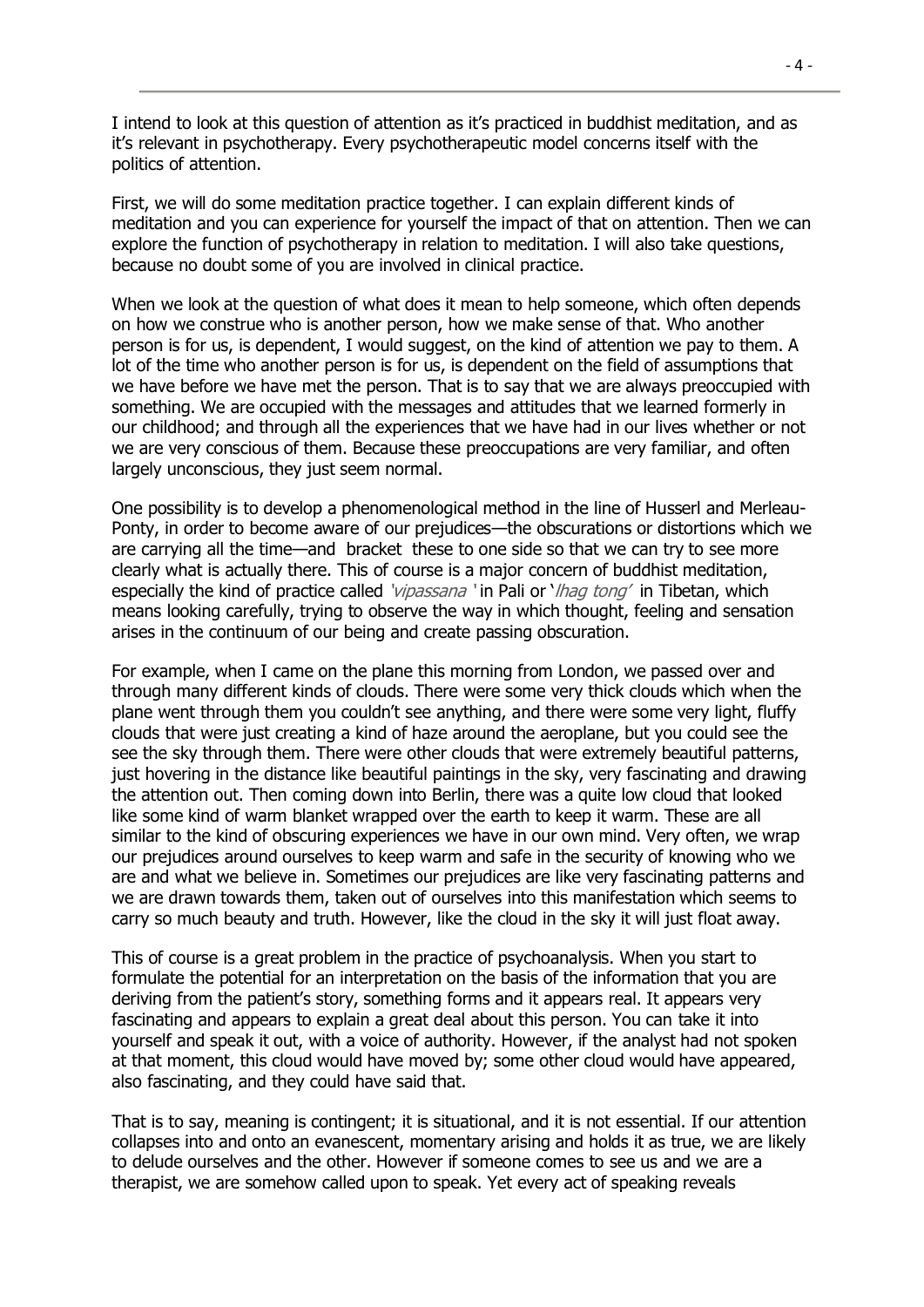something, but it also conceals something at the same time. If the therapist is thinking about the patient's mother, then where is the father? When you are thinking about the mother and the father, where are the grandparents? Whenever something comes into focus, everything else recedes into the background.

This is why Freud is so very important in terms of thinking about buddhism. His idea of a free-floating attention that does not go into the past, which is not focussed on the future, but is just open to whatever is arising, means that there has to be an ability to contain the impulse to respond.

# <span id="page-4-0"></span>Metaphor of shooting

It's a bit like when they are training the police in shooting. I don't know the system in Germany, but in Britain first of all you practise shooting on a target. Then you put the target on the silhouette of a person. Then these trainee marksmen go into houses, entering the door suddenly they see a 'person' just behind the door... They have to shoot the 'person', but some of these silhouettes have '*policeman'* marked on them. Now, if you are a policeman you really shouldn't shoot another policeman. So, you are ready to shoot, there are interesting things to shoot, but there are also some things you shouldn't shoot. This is exactly the problem of psychotherapy. You do have to say something, there is something to work on, but what is it? Where to put the pressure?

One has the same problem in meditation as well. When a thought, a feeling, or a sensation arises in the practice of meditation, the one who is aware of this arising is often also very involved with it. At that point, this awareness, which should be meditating, has now got lost in the process of mental functioning. One is in a kind of daydream. That's a point when samsara or confusion or suffering is likely to shoot **you**, because you are not aware. On the other hand, you wake up from that state of being kind of collapsed. Hhhaa! Then you go back to the breath or whatever, and you think: '*Oh no, now I have to do it!'* That is the point where you shoot yourself, because you say: 'Oh, I must try harder, I must work harder"! And you tighten yourself.

In the practice of compassion, we don't want to shoot other people, and we don't want to shoot ourselves. The best way to do that is to maintain awareness.

And it's the same issue in analytic psychotherapy: We don't want to get completely trapped in transference, and we don't want to unconsciously act out countertransference onto the patient. But at the same time one doesn't want to take a position which denies the impact of both transference and countertransference. So one has to develop an attention which allows powerful and potentially disturbing phenomena to arise without being sucked into them and without reacting against them.

#### <span id="page-4-1"></span>Metaphor of the mirror

The metaphor of the mirror is used a great deal in buddhism, because a mirror will reveal the form of whatever is placed in front of it whether that thing be beautiful or ugly, boring or exciting. The development of this capacity for a mirror-like awareness is also vital in the practice of meditation and, I would suggest, in psychotherapy.

#### <span id="page-4-2"></span>Countertransference

In the British schools of analytic psychotherapy, there developed from about 1950 onwards, an interest in countertransference, that is to say the response, largely unconscious, from the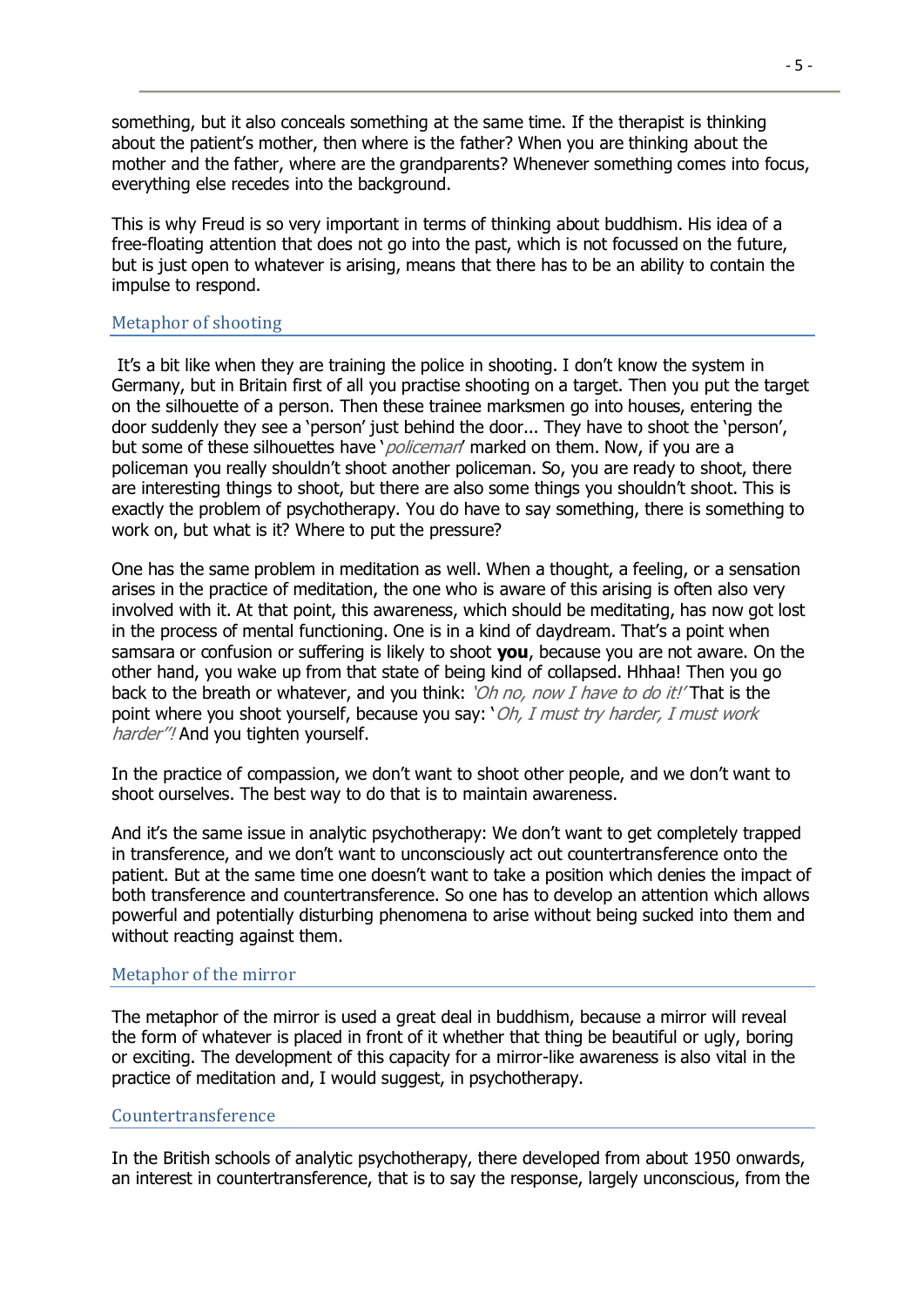analyst to the material that is transferred onto them by the patient. Paula Heinemann particularly, in her 1951 paper, developed the view that countertransference, this habit in the analyst to respond in a profound and often confused way to the patient, is not a mistake, but is a necessary part of intimate human relating. The impact of this kind of thinking is that the analyst must accept their own complexity and not try to scrape what is arising away, like froth on the top of a coffee.

In theravadan buddhism (also called hinayana buddhism, by Tibetans), there is a great deal of attention to classify or sorting out what is good, what is bad, what is samsara, what is nirvana, what makes us confused and what makes us liberated. With this practice of separation, there is the idea that one can free oneself ultimately from complexity. The idea is that the Buddha is somebody who is very calm and very clear, whereas we, who are still wandering in samsara, are very confused and disturbed. Our experience is seen as being like a lamp, a burning lamp like a butter lamp or a candle in which the flame is always subject to the movements of the wind and cannot be stabilized. What the Buddha does is, he blows it out and lives in this safe, eternal, illuminated darkness.

That is one goal, and it has also been a goal in therapy as well, where removing pathology, curing the patient, of normalizing the patient, is a major social dimension of psychiatry and state-funded psychotherapy. But in buddhism they also realised that this part is very limited, because it means that a great deal of ordinary human experience has to be denied, as one tries to move more and more to a calm, cool, separated existence. So, through the development of what some of you will know as *'mahayana buddhism'* there was also the development of tantra. In tantra, there is an attention to the complexity and richness of the human condition, in which every single occurrence of being human is seen as profoundly and infinitely meaningful. This is usually done through the identification of the human being with a divine form, and the divine form is seen as innately meaningful and therefore through this fusion or union we ourselves in our ordinary operations become meaningful. Meaning is given by the identification with the pure form.

# <span id="page-5-0"></span>The Freudian Project

To a certain extent one could say that in the Freudian project, the identification of disturbing material as having its ground in the unconscious, gives both a liberating validation and an invitation to enthusiastic attention. In this Freudian project, the unconscious is identified as the source of the experience. An understanding of the root being in the unconscious, is very, very interesting plus it can serve to separate the analyst from the fear that the material is a sign of them being out of control.

The key point is that if we have guilt and anxiety, attention is likely to be lost. If one holds to the notion that clarity exists as a separation of good and bad, one creates for oneself a great vulnerability to anxiety. If the analyst has the permission to allow confusing thoughts in their mind, not only when they are themselves in the role of patient, but when they are in the role of professional person, that allows a freedom of movement which actually opens a possibility of what Freud refers to as 'free-floating attention'. What does it mean if the psychoanalyst, who would have many, many years of training, reflection, their personal analysis etc., is sitting there experiencing all sorts of peculiar phenomena?

This is not so different from the position of the Tibetan lama. When you read biographies and autobiographies of Tibetan lamas, they describe their meditation visions which can seem like free-association since their relationship to the process of their mental functioning is not one of rigorous control. For both the psychotherapist and the tantric meditator, the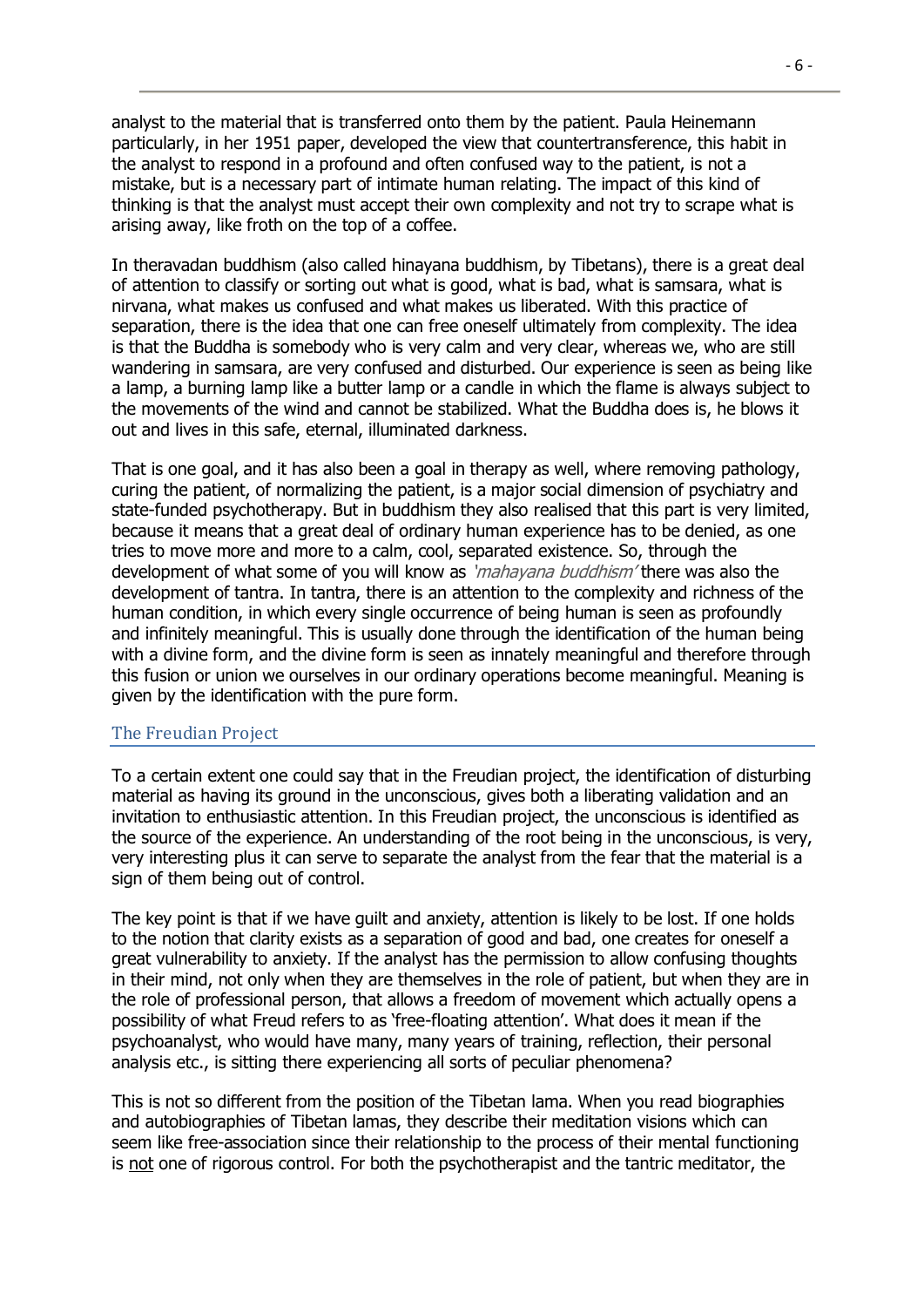position is essentially that of awareness as the matrix of channelling. That is to say, things come to mind.

Carl Jung, Wilfred Bion… many analysts, psychotherapists and philosophers have been concerned with examining what is the nature of thinking? It seems that our thoughts are not things we think, but things that arrive; that we are the observers of our existence, and only rarely, certainly in the mental domain, are we agents. This is a very, very important idea, because ethics depend on us taking responsibility for our actions. However, if a great deal of our experience is not our activity, it frees us from the constraints of a particular restricting ethical discourse.

#### <span id="page-6-0"></span>Resistance

It is very difficult to examine something about oneself if one already knows it is a bad and shameful thing. If our understanding is that something is bad and shameful, we don't want it to be part of our experience. This is 'resistance' to free association, in a Freudian analytic sense. The instruction just to relax and to say whatever comes into your mind is very, very difficult, because we find ourselves editing.

Jung's early research revealed what we do when this happens. He would use both the general list of words and particular patterns of words according to the patient's own history. He would run through a list of words asking the patient to give an immediate response. He used a stopwatch to time the gaps between his word and the patient's responding word. He found that words which had some psychological connotation, which were linked into past experiences or quilt or anxieties, which were ' $hot$ ' for the patient, caused a longer gap.

This was an important finding because it showed attention coming under attack, from guilt and anxiety. The longer the gap, the more conscious thinking about the response is embedded, and so the more likely one is to have some editing and a shift in the rawness, in the directness of the response. Because he wanted the associations to keep on coming, it became important to create an ambiance in which the presence of the analyst is not experienced as punitive or dangerous, that is to say, that there can be a ground belief that the analyst is not occupying the superego position.

This is a very difficult position to set out. In ordinary language what it means is that the analyst is trying to create a field in which the person will feel they won't be shamed. However the analyst also needs to indicate that they won't become too aroused by the material. So, the analyst themselves takes a position that polymorphous perversity is a normal basis of functioning. That's very important. It is in some ways an attempt to remove the negative without accentuating the positive, because the fear is that if you give a positive approval to it, it will encourage delinquent behaviour in the patient.

#### <span id="page-6-1"></span>Removing anxiety in order to allow direct experience

In the sphere of tantra, you have a similar desire, which is to remove anxiety. The goal is the same: to remove the anxiety in order to allow a more direct experience of the world as it is. In the practice of tantra, through visualisation of a deity, and identification with that deity—who is seen in their absolute nature, pure, free of any defilement—one gains the permission that any activity of thinking, speaking, and behaviour is pure.

The practice of tantra is graded in different series or levels, from a view that starts largely benign or pure, in the sense that fresh milk is pure. That is to say, pure is identified in relation to impure according to the ordinary structures of dualistic identification. It then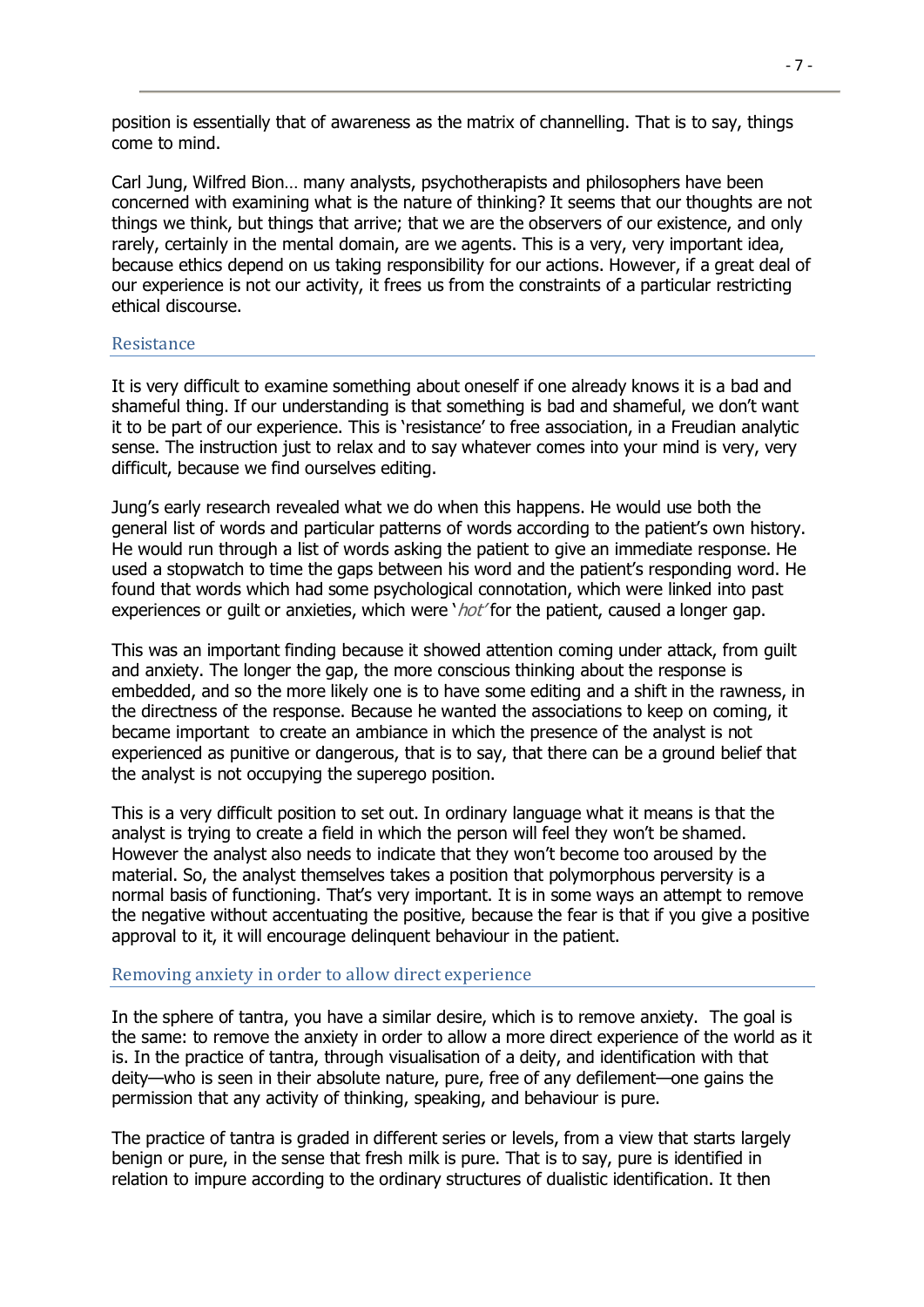moves up in the direction of a non-dualistic appreciation of the infinite purity of all things, no matter how they may appear in their ordinary manifest mode.

So that for example the offerings that one makes to the gods and that one then partakes of either symbolically or actually, shift from being things like milk, butter, yoghurt in the first stages to menstrual blood, human faeces, urine, dog meat, human flesh. The purpose of this is to confront the repugnance, the resistance, the thought, 'This object is awful and will contaminate me' If I transcend this taboo, I will somehow lose my sense of self, I will become other than my familiar self. Shifting from one state to another helps to raise awareness of our habitual fixity of self-identity which operates as a construct.

It is important to appreciate that this method is not about producing a psychopathic indifference. Rather it is to be aware, as sensations of repugnance arise, that repugnance is both a limit and not a limit. That is to say, on the level of ordinary functioning—what in buddhism would be called 'relative truth'— such a limit is vital, otherwise social interaction breaks down. However, according to absolute truth or infinite truth or the reality as it actually is, the limit that arises is dependent on contingent formation of self identity. This thing which arises as a limit is also manifesting; it is simply an expression of the purity of all things.

For both analysis and tantra the key thing is the role of anxiety. In the analytic constellation the ordinary egoic sense of self is under attack from two spheres: one from unconscious impulses, and the second from criticism from the environment which is arising. This sense of being under attack creates a sense of anxiety: *'I will be annihilated. If I give in to my* unconscious impulse, the world will punish me. If I give in to the rules of the world my life will end, because the libidinal energy, the life energy of the unconscious impulse will be cut  $\phi$ f.  $\epsilon$  So, the ego is constantly a servant of two masters. Knowing that something is dangerous, we can shy away from it. We can also defend ourselves from the world, by telling lies... Wilhelm Reich is a great explainer of the pathways of that. We defend ourselves against the unconscious impulse by denial, by repression, which makes us stupid because we are having to cut off an integral part of our experience.

I think we could say that in both buddhism and psychoanalysis the healthiest place to be is: awake, alert, with our eyes open. This is not the awake alertness of a rationalist or Cartesian observing self which is apart from the thing observed. It is not Apollonian in that sense. It is more the Dionysian engaged, enmeshed awareness, which is close to the facticity of being, of our lives as they are; the life of the body, the life of our speech with all its slippages, the lives of our mind with all the confusions, perverse fantasies and angers. It is engaged; it is arising together with it. That is to say, it is a quality of gaze. It is not the objectifying gaze of science, which looks across at the other, but it is perhaps more the maternal gaze, which holds the other close, but without denying or editing the experience.

So, there is a lot in that. What I would suggest, is that we now take a short break and when we come back we will do some meditation practice.

<span id="page-7-0"></span>*[Break]*

#### **Attending to the other**

Therapy is related in its root to the notion of attending. So the *therapeutikos* is the person who attends. It is both a person who attends to the sick, but it was also the term that was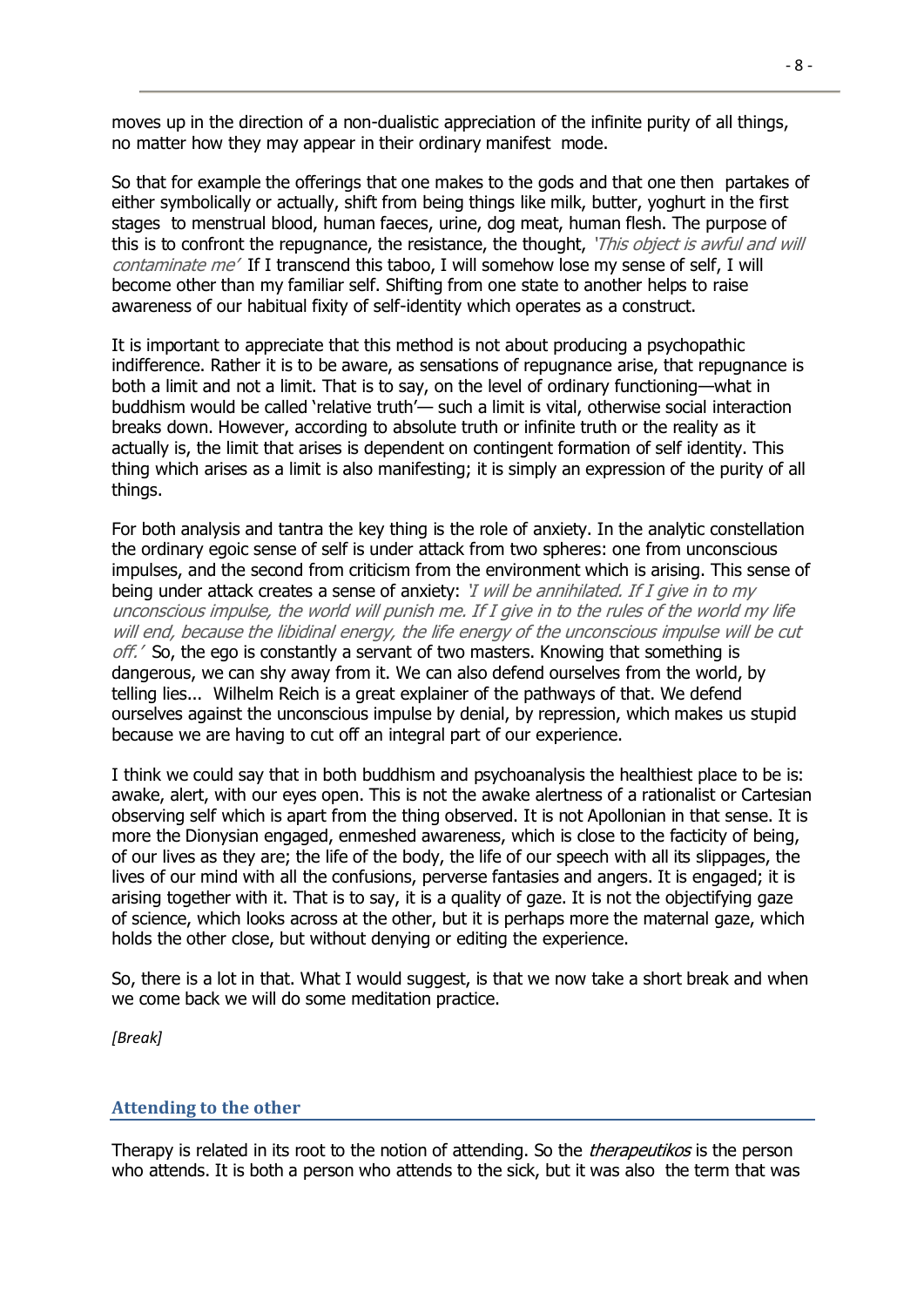used for those who attended to the gods in the temple. The interesting thing about being an attendant is that one has to keep one's attention on the other to observe what is the trajectory of their desire. An attendant who is a nurse— and of course Dionysus was particularly the god for nursing mothers—needs to see what is the patient's desire, but also what is the desire of the wholeness or the health of the patient.

A patient, somebody who is sick, may desire something, and may be committed to that desire, but it may be an unhealthy desire. So the question is: *Should the attendant satisfy* the desire, or resist the desire by attending instead to a higher form, for example to a model of therapy or a model of the healthy body.

Our attention is always, in all our activities, both towards ourselves and towards the world. This is very important to remember in terms of meditation. There is a danger that meditation becomes very self-focussed, whereby one goes into a private world, cutting off disturbances from outside. The risk in that is of cultivating a monadic notion of self: 'There' is me and I want to develop myself.' or, ' I will get enlightened through purifying my own processes, which is essentially my business.' I might well come to think that my aim is to develop some kind of clarity or wisdom through this purification of myself, and then having achieved that, I will then move out into the world with some kind of compassion. In buddhism this is also spoken of, but it is, I think, important to understand, that this is a method. The ultimate goal is the unification of wisdom and compassion, in which one is attending, with an open awareness to everything that arises, that is to say, to oneself in the world. It is not that I come through myself out towards the world, but rather that self and world arise together.

So, we'll practise some different kinds of meditation now. Some of them are focussed more towards the self, and some are focussed in this joint movement of self-world co-creation.

#### *[Meditation]*

One of the great tragedies of our Western culture is the public education system, where due to specialisation and fragmentation there is no longer the experience of small working cultures in which children learn by doing with others. The value of doing with others is that when the child is learning to do activities such as helping on the farm, or helping in the kitchen, or cutting wood, whatever it is, as they stray from the culturally defined path they are corrected in the movement of the activity. In this way they experience themselves in a world which is a to-ing and a fro-ing, a coming and going; they learn to make use of what is at hand. There is a sense of usage, of usefulness, of practicality. That is to say the child, or to use Heidegger's term the Dasein, finds itself in a world which is already existing and so it must find a place in a world which it does not determine, can never control, but can learn to skilfully inhabit.

Perhaps you see why this comes into meditation. Most of us here would have gone to school. In a school you sit in a classroom, and you learn theory. You learn about things, often about things that other people do. And so one learns that the proper way to proceed is to start with the theory, and then move into the praxis. But in many ways, if one learns through joint praxis, you don't really need a theory, because you have the development of experience which carries a kind of folk knowledge with it, an embodied living knowledge which is close to existence, which is always through the body.

buddhist meditation practice goes through embodied existence, while making use of a view, a way of viewing the world, of understanding it, not as abstract theory, but as illumination of the living experience that is occurring moment by moment.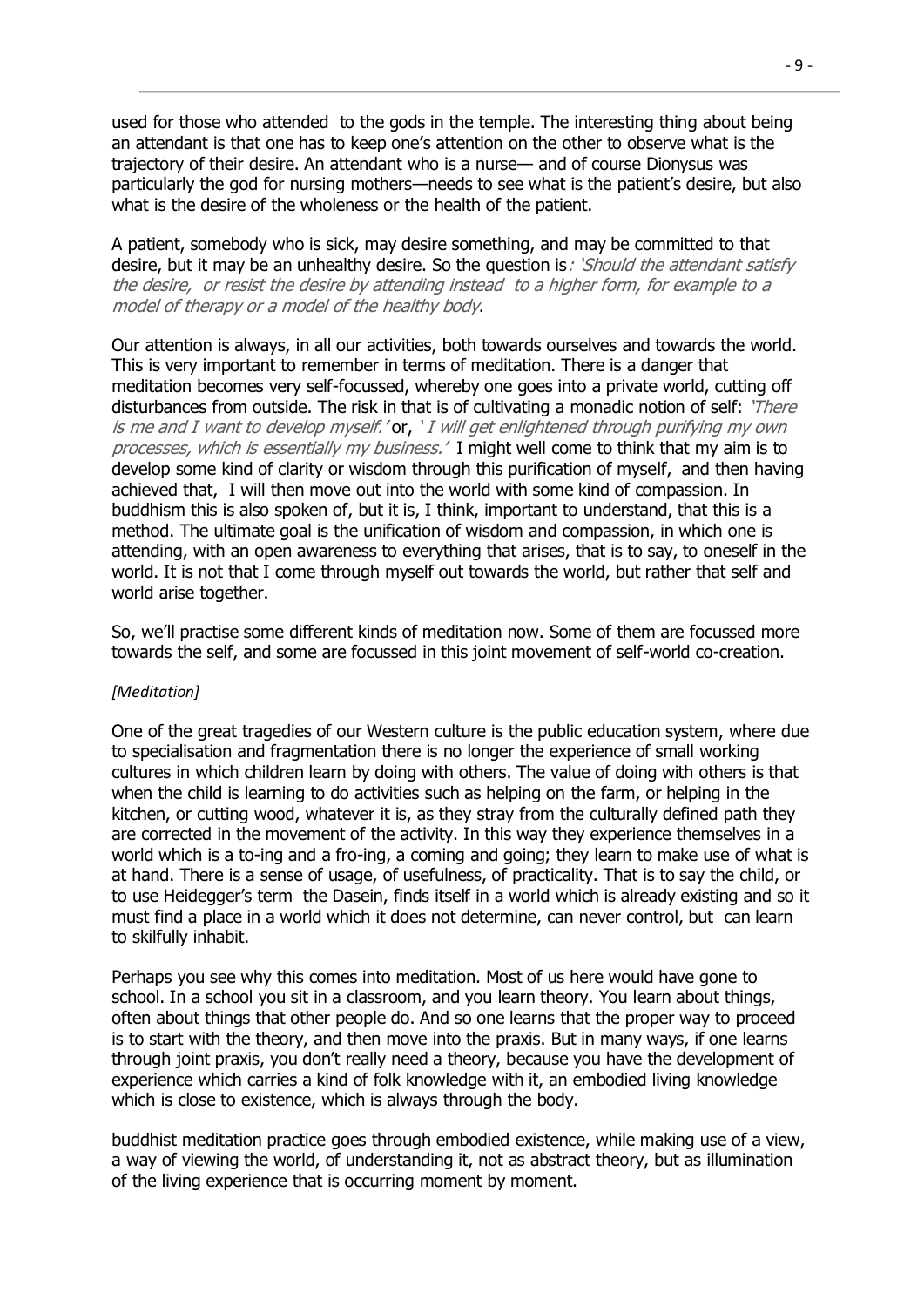# <span id="page-9-0"></span>Three Aa's meditation

So, now we start to practise observing ourselves. We are trying to observe ourselves with a tender gaze of inclusion, of interest in what is going on, without immersion in it, also without the cold, distanced, pseudo-rational viewing.

We will practice in a very simple way, with our eyes open, which maintains the connection between ourselves and the world. So, just sit in a relaxed way, and allow ourselves to become aware of the space that is in front of us. With this sense of space in front of us we just recite  $\lambda a$  three times and allow our attention to be resting on the space. And as we recite this Aa, we do it with a full breath, with a full release of the breath. We can try to experience all the tensions and knots in ourselves just being liberated out through this sound, so that we release this sense of separate, monadic me locked in this. We just release this into the space, and so the space is that in which I am included.

We'll do that and just sit for about ten minutes. Then we will come back to it several times. If your mind wanders off, just gently bring it back to this awareness of the space that is in front of you. The task is just to be relaxed and open. There is nothing else to do. Okay, shall we try that?

#### *[Practice]*

Okay. Have you any questions or reflections on what is the experience of attention. When you attend to your own state of experience, what do you find?

#### <span id="page-9-1"></span>Question about space

**Question**: I do have an awareness of spaciousness but then I get hooked by an issue which I can't let go off.

**James:** An interesting thing about these preoccupations is that they give us a kind of touchstone to know when we get lost. So, try to observe what is this point where we lose an open awareness and go into whatever it is that arises? At first it's as if we try to hold this sense of space, where whatever arises is like a movement, but in coming through, it hooks our attention. Now we still have the movement, but we have lost the calm. Our goal is to hold the stillness and have the movement coming through, but without going into the movement. We don't block movement; we don't see it as a distraction, but there is just the pulse that is occurring through this spaciousness.

Let's think about dance as an example. In order to dance, you have to move through space. But of course, as you are moving, you are breathing, and so the space that is around you, is coming into you through your lungs and passing through your lungs into your blood. These little bubbles, this oxygen is going into your brain and keeping your whole body alive. So space is not something against us, rather space is what we occupy as space. We can all experience this in our bodies.

The key question both for buddhist meditation and for psychotherapy is the status of the ego in relation to the dynamics of the self, as something that reveals itself in movement through space. When we look back at our life story, we can see that our life upon to now has been nothing but change. How we were when we were born; when we were three years of age; when we were ten; when we were twenty. These moments have passed away. Our lives have been this movement through time and space.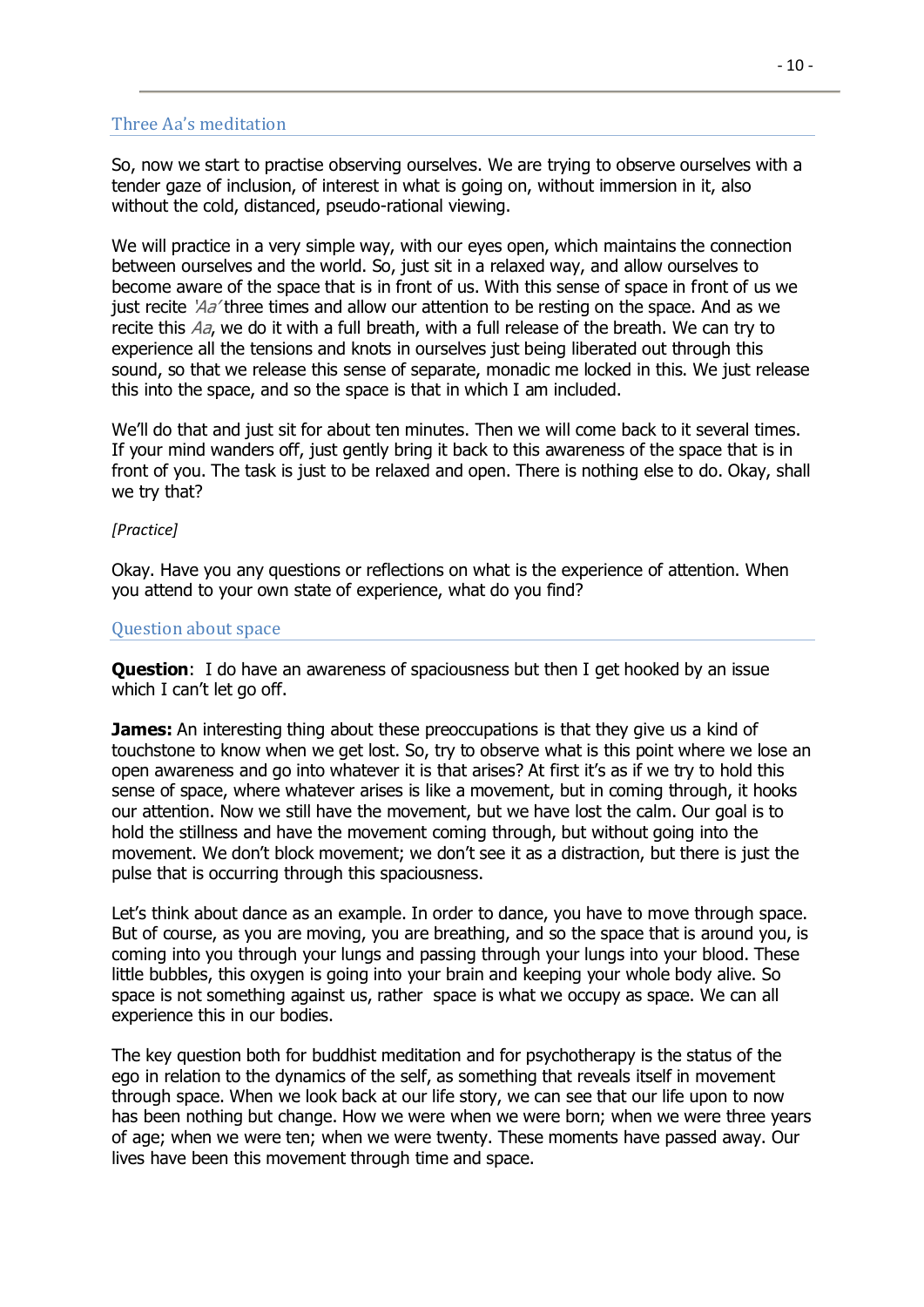But if you hear someone telling you the story of their life, as they recount the events... 'Oh, when I was seven and I fell off my bicycle...' these memories come and are layered and layered and layered. The person is creating this 'house' of themselves, as the person it happened to. So, that which has gone and passed away is now pulled back, like a fish on the line and landed to give a true account of me, I, myself.

#### <span id="page-10-0"></span>Suffering arises because our experiences don't fit our sense of identity

In buddhism a basic idea is that suffering arises because the experiences we have don't fit with the sense of identity that we have. In particular there are two basic things: not getting what you want, and getting what you don't want. And this happens quite frequently! So, something happens in the world. How do you know you don't want it? It could be a sensation, a sensation of pain. I don't want pain, because I don't like the sensation. On many levels, that's fair enough. Pain is often indicating that something is wrong.

However, if we thought about it, we would see that it is our notion our self that intensifies the suffering. We act as if sickness, pain, getting old… as if these are alien to us, that they belong to others and not to us. Most of us probably live as if we are immortal, as if we will live forever and we will have lots of opportunities to do whatever we want. Then, when we are happy, we forget that bad things will come to us. In fact we often experience bad things as a kind of mistake; something terrible that has happened but shouldn't have happened.

From Sakyamuni Buddha's experience of seeing suffering in others, he drew the conclusion: 'Since I have a body like theirs, as they suffer, so will I suffer. Suffering is not something that is apart from me. 'For the Buddha this did not mean that suffering would never come to him, even though he had grown up in very protected circumstances and hadn't had so much suffering.

The denial of death, suffering and confusion is part of ego defence's simple mechanism of splitting and projection, whereby when something bad is identified inside ourselves, we tend to split off from it. We make it other than ourselves, and then project it, pushing it on to someone else.

For example, we might watch pictures on television of the recent flooding in Central America and see people's lives being washed away, their farms, everything. We might feel compassion for them, but from an analytic point of view we might also be thinking: 'Maybe' some of the compassion arises because it's going from me 'safe' here, to you' troubled' over there.' It can even feel quite nice that you are troubled over there, because I get to be compassionate which then makes me feel good!

Now, the importance of buddhist reflection on old age, suffering and death is not to frighten us, but to insert these—as in an existential approach—to insert these exactly where they belong at the heart of our existence. It's not as if we exist as a pot, which at the point of our death is dropped and cracks out. But life is a process which is always changing, and in this dynamic movement there is happiness, there is sadness, there is anxiety, there is depression. There are many, many different flavours moving through the process of our human life.

When the ego—our conscious self-identificatory self—seeks to define the direction of this flow, and decides what should and what shouldn't happen to us, this generates a huge amount of anxiety. That's why in the practice of meditation we seek to develop an attention that allows whatever is arising just to arise, without editing, because the ego longs to be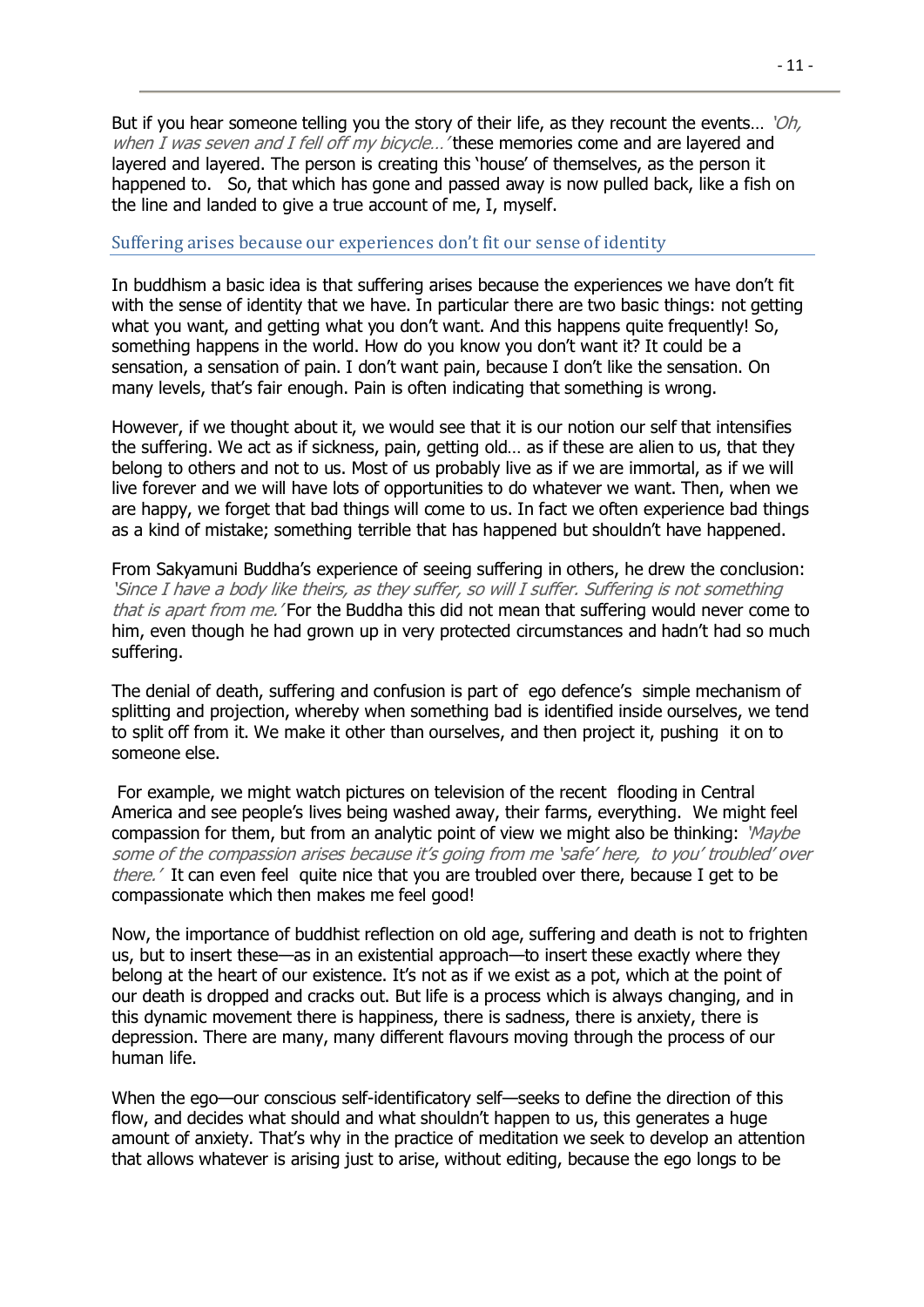immortal and omnipotent. But when we actually look, we can see we are not going to live forever, and that we have quite limited powers in the world.

Yet, what is the nature of experience? Who is the one who is experiencing the experience of me being myself? It means, usually, my experience happens to me. If it is a bad experience, I would prefer it happen to you; and if it's a good experience, I would like it **all** to happen to me and **none** of it to happen to you!

# <span id="page-11-0"></span>A linguistic signifier: 'Me, a name I call myself …'

We live our lives with the basic assumption that 'I know who I am. I'm **me**.' Now, what buddhism would suggest, and I what I think Freudian and Lacanian analysts would suggest, is that this situating, this location, of the self appears to be embodied and embedded as substantial, but is **actually** the illusion of a linguistic signifier. This is very, very important. It is really at the heart of a buddhist understanding of self that 'I am a name that I put to myself'. Like it says in **The Sound of Music,** 'Me, a name I call myself' Do you know this musical? With Julie Andrews?

# [James Sings]

It's very kitsch. You need a lot of popcorn to get through it. But in this musical, she sings: 'Me, a name I call myself.' And that is exactly what it is. Somebody says: 'Oh, is James here?''Yea, that's me!' James, that is a word, and that's me. Me is a word. I am me, I am James. This is a language game of words; words speaking to words.

Let's have a few more minutes discussing this, then some fresh air, then some more meditation.

This is all very important because the structures of neuroses, anxiety and depression are so often constellated around a substantial, reified sense of self: 'This happened to me. Why did this happen to me?' One of the great crimes of psychotherapy has been to encourage the development of an individualistic victim culture. So people might say, 'My father hit me. He shouldn't have done that. He has ruined my life. I have been abused. 'This then becomes someone's statement about their position in the world and they have allowed themselves to be defined by these other people. It's as if before this event, they were a kind of wax that was moving and changing shape, and that this moment stamped them into a particular shape which they haven't been able to move from. This shape is like a wound and they present it to the world again and again, saying: 'Look at me, look what you have done.' People nurse their wounds and by nursing it, it never heals. It is a particular kind of nursing. The person is the attendant of his trauma, the attendant at the shrine of this primal trauma in his life, which then defines everything else in it. And it's tragic. They are now unable to experience the movement of life, the free play of life. Their attention has been hijacked by this one event and they cannot move out in the freedom of space.

This is why psychoanalysts attend to dreams, because dreams are a very useful way of disrupting the trajectory of the narrative of the conscious ego. In the same way, in meditation, by keeping our attention on a neutral object, which could be the breath, or space, we start to see that the structures of obsessive, solidified ego-identity are actually dynamic, changing, pulsing… and therefore ungrounded. They are not embedded in anything, except in our willingness to identify with them as if they were substantial and real.

Imagine someone who has become a star in films then comes to act in a theatre. The audience will look at them, remembering they are a film star. It's very difficult for the actor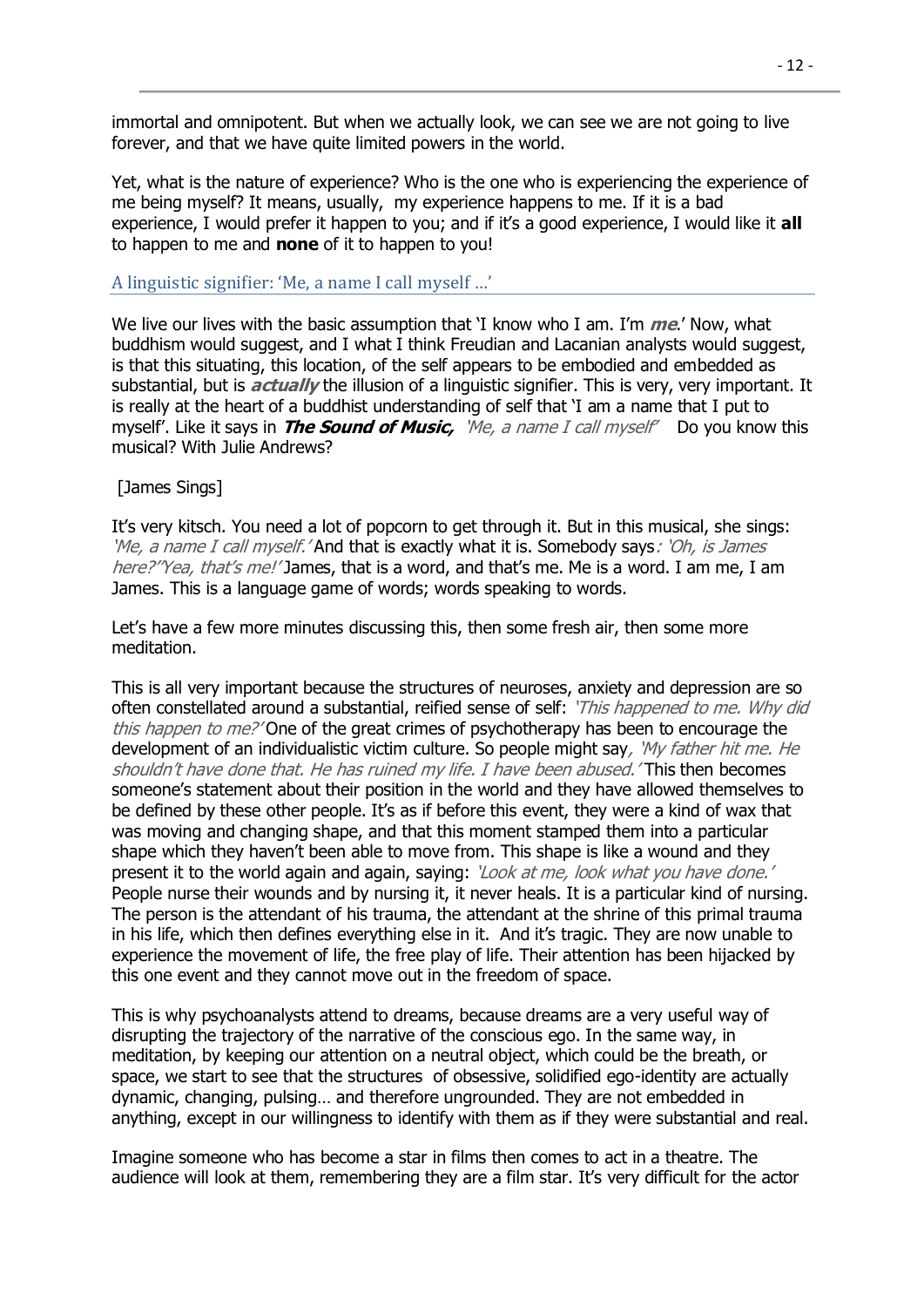to overcome this so that people see the character of the play rather than 'the star'. Hence the dramatic movement is interrupted by the shining star—which is actually a black star destroying the dramatic movement. That is what neurotic structure does to us. We become the star of our own neuroses, which endlessly disturbs the infinite dramatic possibilities of a rich ordinary life.

Thank you. Okay. So now we take a break, get a bit of fresh air and stretch our legs. Then we'll do some practice.

[Break]

# <span id="page-12-0"></span>Meditation: Focussing attention on the breath

So, we return to doing some practice of focussing on attention. Buddhism has many methods for doing this, but a very simple one that one can do anywhere, is simply focussing the attention on the breath. Some people prefer to do it on the sensation of the movement of the diaphragm; other people prefer to focus on the breath as it's coming out of the nostrils, just feeling the sensation on the upper lip. The advantage on concentrating on the breath is that it is always there. You have to be breathing to be alive, and that breath is what connects us with the world. As one is concentrating on the breath, one is experiencing this point of unification of self and world.

The first thing you have to do is just to be able to catch the breath with our attention. Try to keep the attention on the breath. If our attention strays away to anything else, we just gently bring it back to this simple sensation of breath going in and out. In terms of this practice, anything else that arises apart from this awareness of the breath is distraction. Clearly, the breath is boring; it just goes chchchch—chchchch. And the other thoughts and feelings that arise are very interesting! Nevertheless, we are now going to sacrifice all these fascinating things of our world for the sake of the breath. The importance in this is because when a thought or feeling arises that our attention goes into, that thought has somehow hooked our attention and fascinated us. So, what we have here is a struggle between the intention of focussing of our attention, and the exciting distraction of our attention by the other.

This is a very interesting practice in terms of psychotherapy. Certainly, in London I know many psychotherapists who teach this basic meditation to their clients or patients. Because usually, when we are caught up in depressive thinking, anxious thinking, obsessive thinking, we are just in the thoughts that are coming, and we are not aware that we have any choice. We succumb to the power of these habitual thoughts, this cognitive schema or whatever we call it. In the structure of buddhist practices this practice belongs on the path of renunciation. It gives us a very important skill, whereby we can renounce the status of somebody who is dazzled by the world, somebody who is just following impulses.

We turn our attention towards focussed intentional activity, so that we move from being a puppet of our karma—or move from being a victim of our childhood experience which has set up these repetitive seductive patterns—to somebody who takes a stand, but who takes a stand on simple attention. In that sense, to be able to focus one's attention where one will, is the basis for existential freedom. You can have no choice unless you can hold back from the options and look at them. But if one option has already grabbed you, you really have no choice.

We will just sit for a short period of time, ten minutes or so, just very quietly focussing on the breath. If you are not used to this, it may be easier to do it with your eyes closed.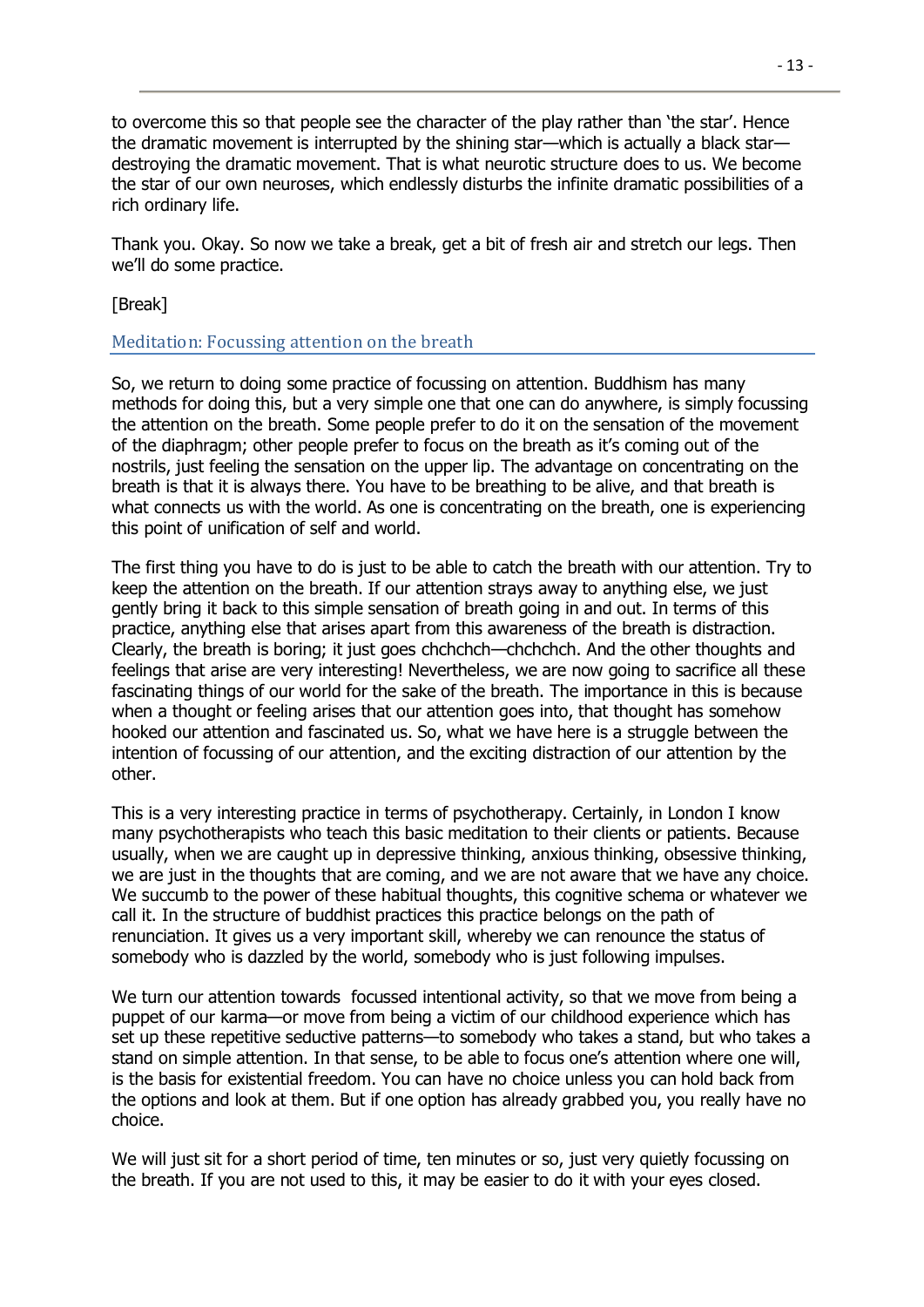Simply focus on the breath and, as I said before, if the attention wanders, the moment you recognize your attention has wandered, just very gently bring yourself back to the breath. Don't worry about where you went, or why you went there, just gently come back to the focus of the breath.

# [Practice]

Now let's gently move on from this meditation, keeping the same kind of focus, but this time the focus is on this spaciousness which is here with us. If you are not a visual person, it's important just to keep the sense of the heart centre being very open, very relaxed to what you can feel and sense around you. So, we will do this meditation for about ten minutes, and then we will end for the day.

# [Practice]

What we could do now, is to take the awareness, this openness, out into the world. When we leave this building, when we meet other people, try to simply keep the attention on the process of the becoming, which is our existence. This is a process which includes ourselves in the world and so we lose it if we get pulled out of ourselves into the world or sink from the world back into ourselves. It is staying fresh and present in this wonderful meeting place of being in the world. It doesn't cost anything to do and it might save you a lot of money on therapy!

<span id="page-13-0"></span>See you in the morning. Have a good evening.

# **Sameness and difference**

One of the big questions in therapy and in buddhism is the area of sameness and difference. That is to say: when we meet another person, how different are they from us? What is the basis our perceived sense of difference? And how much sameness is there, underpinning this seeming difference?

Particularly in Western countries since the collapse of modernism among intellectuals—it may not have collapsed in terms of international capitalism but it has collapsed among intellectuals—the post-modern view pays a great attention to difference; that is to say, **'the otherness of the other'**. Inasmuch as I claim to know you or know something about you, that knowledge is based on my assumptions; and so in knowing you I'm actually claiming you as an aspect of myself. This can be perceived as a colonial gesture, a colonising gesture. This attitude, which contains aspects of respect, also validates the autonomy of the individual ego.

The modernist position in science and the arts is very much influenced by humanism which started with the assumption: we are all human beings and as human beings we are basically the same and therefore I, as a human being, can make valid assumptions about any other human being. So we have a kind of paradox: In claiming fellowship or brotherhood with someone else—in claiming some kind of similarity—I may actually be attacking the reality of the individual presence of that person.

Of course this question was very much around in what, in Britain, we would call the second wave of feminist thinking. In the mid sixties there was a question: what can men say about women; why is it that men are describing women's experience; women need to find their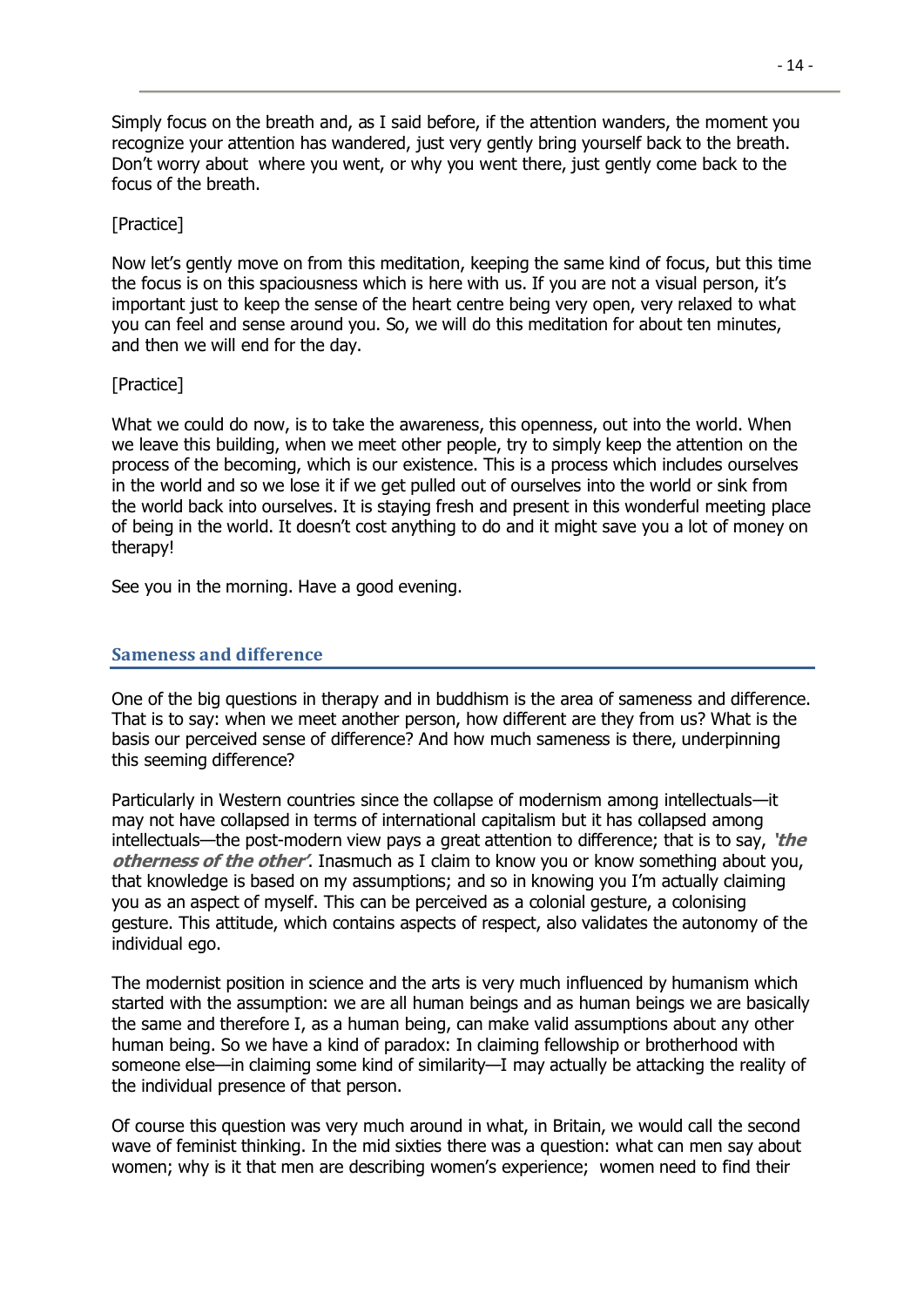voice to describe their own experience. Many books came out wherein women would make statements about the status of women and then these were critiqued by other women saying: 'Yes, but women have many experiences and have many different voices. So, who can speak for **me**?'

I can remember in the late sixties, when we occupied the university I attended… we had a lot of good parties and crazy times… always somebody would want to present themselves as the spokesman for the student movement—and it was always a man! They would want to come on television and become quite famous themselves. At that time there was a big tension between Trotskyites and anarchists. Trotskyites have the position that some kind of central dialectical understanding can explain everything. The anarchists said: 'Well, we have to question and just be present to the differences between people.' The 'spokesperson' would say: 'But we as a movement have to take a stand and present ourselves to the world so the world knows what we are, otherwise we become nothing. Then the people of a more anarchist persuasion would respond: 'Yes, but we are many different people here. We have many different experiences. How can anybody speak for us? We are not a movement, We are people who are interested in exploring something.'

This is a tension that you get in psychotherapy and buddhism as well. If you attend to the process, the experience of being human is always just so much information, so much variety and so much contradiction inside the stream of our own being, that it appears that we are in one sense fragmented, but also rich and complex and a multiplicity of selves. But at the same time, in order to survive in the world, we need to have a 'central committee'. We need to be able to organize ourselves and present ourselves to the world with some consistency, with a five-year plan of self.

We know that when five-year plans were being carried through in Russia under Stalin, many small things got destroyed. But **I** have a five-year plan which includes being at the hospital 9 o' clock on Monday mornings. When I leave my house, between leaving the door of my house and entering the door of the hospital, there are many, many little choices: I could go on the train to the seaside, I could go to a café, go to an art museum… I could do so many possible things, but my five-year plan locks on, and I crush all these other possibilities in order to fulfil the destiny of my commitment to my bank balance.

#### <span id="page-14-0"></span>How much phenomenological attention can we open up to the world?

This is a quite common dialectic in life: how much phenomenological attention can we open to the world? When we do that, many things will present themselves to us as fascinating and interesting, which if we then respond to, will somehow take us away from the track that we need to continue on in order to fulfil commitments which we have made.

We also experience this a lot in the realm of the erotic where, if we are alive in a body, we clearly have erotic responses to the environment. But if we try to have a stable life and make a commitment to a person, then we have to somehow manage the facticity of the aesthetics of being, which include the erotic and the editing onto the track of commitment to be with one person, whatever.

So, it's this moving tension between our ability to shape our lives, to give form to our lives, and our ability to be formed by the impact of the world on us, which subversively takes us out of ourselves, out of the form which we have created.

Freud didn't say too much about mental health, but he did describe a healthy person as being able to love and to work. We could link that to what we looked at yesterday in terms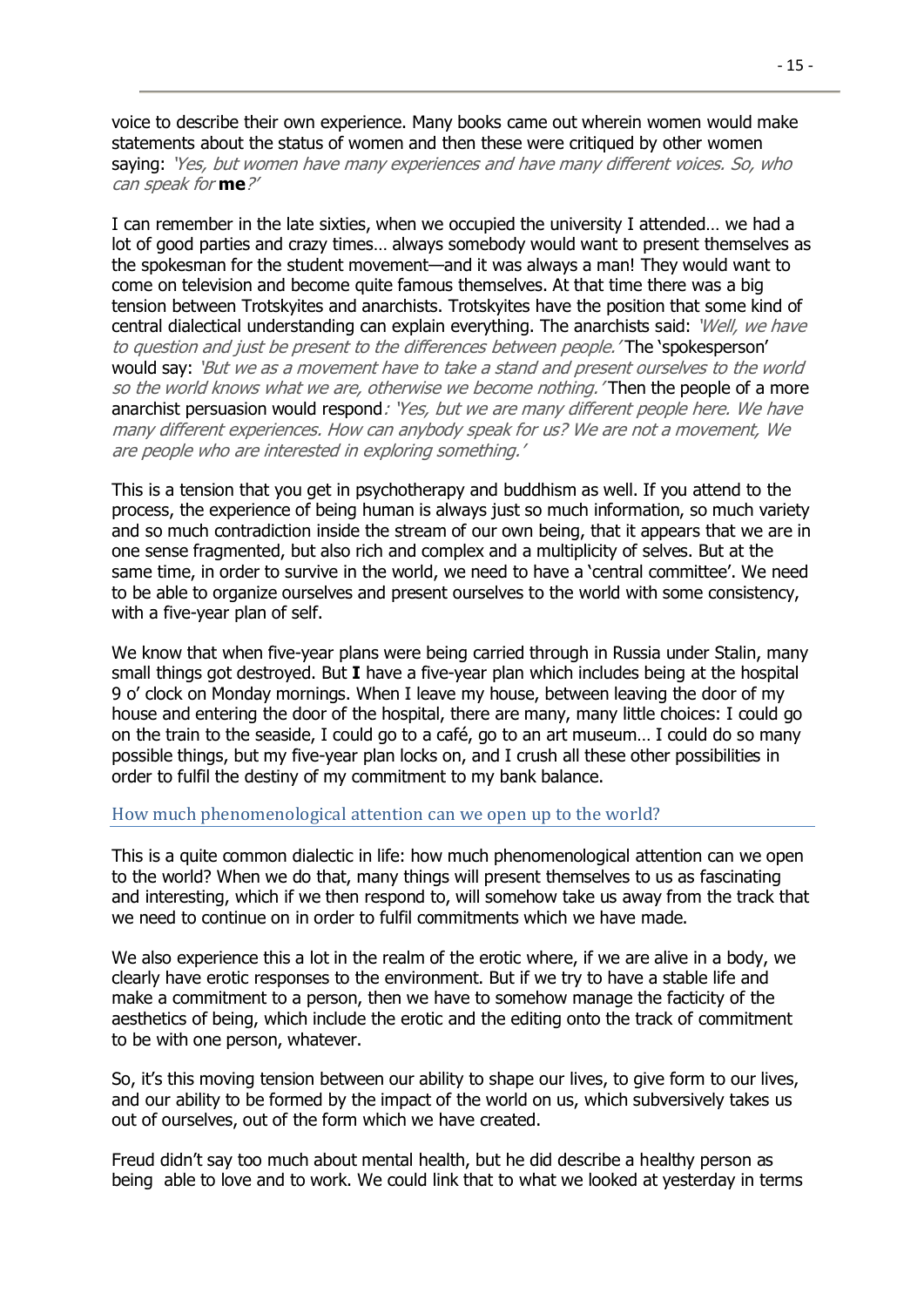of attention: in order to work, one has to be able to focus one's attention within a field of distractions. The same with love: in order to love someone, one has to be able to focus attention in a particular way.

Many cultures deal with the question of focussing the attention in a relationship by attempting to disguise or to cover the woman. Whether it's about women wearing a wig so that only her husband sees her proper hair or whether she has to be covered in a yashmak, veil or similar… Nowadays we might think this is not very wise, but at the same time it points to the difficulty of the management of attention in an aesthetic field.

In buddhism, the problem of the fascination of the world through the erotic and through other dimensions is dealt with very much on the **hinayana** level by renunciation. That is to say, one sees the fascination of the world as dangerous, as something that will pull one off the path that one is committing to, and therefore one wants to put this temptation away.

In the general **mahayana** tradition—''Mahayana' is the development in buddhism which is concerned with creating a broad path that includes everyone—the complexity of the experiential field, particularly the erotic, violent or angry power-dimensions are dealt with by the development of a meta-narrative. The narrative is that all the beings whom I encounter have been my own mother in a previous life. So, whenever I meet someone or any creature or any animal, I know who they are. They are my own mother. Having been my mother in previous lives, I know that they have done only kindness to me. This view is often very difficult for western people who operate under the narrative that the cause of our pain and distress is a betrayal by our parents, but this is just another narrative. So, in this traditional buddhist view, knowing that the people are your mother, knowing that they have been kind to you, you enter your relationship with them already carrying a debt of gratitude.

Those of you who If are familiar with the writings of Melanie Klein, will be aware of the importance she places on gratitude as the final point for working through the envious aggressive attack of the child on the parent, particularly on the mother. Of course, the difference with the Kleinian approach is that she would say that gratitude is a stage which one wins with the hard struggle of working through the actual felt rage and anger towards the parent figure. In contrast, in the mahayana buddhist tradition, gratitude is taken on as a dogmatic repositioning as a quality to be consciously developed. This pre-positioning of oneself prior to the actual situation can give rise to an intentionality that protects against raw engagement.

All religions are dogmatic in various ways, because they have a project which they are driving through and in order to bring that project to fruition, details have to be crushed. So, for example, when I was in India, many times I would hear western people saying to lamas: 'Yes, but my mother was unkind to me.' And the lama would say: 'Did your mother not feed you? Did your mother not give you clothes, did she not clean your bum when you were small? Did she not help you to speak? Your mother was very kind to you.'

So, when you look through the eyes of whichever editing of the world you privilege, whichever confirms the dogmatic position you want to hold, you put the evidence to the contrary into the background and don't pay any attention to it.

<span id="page-15-0"></span>Gaining the result by participating fully in the method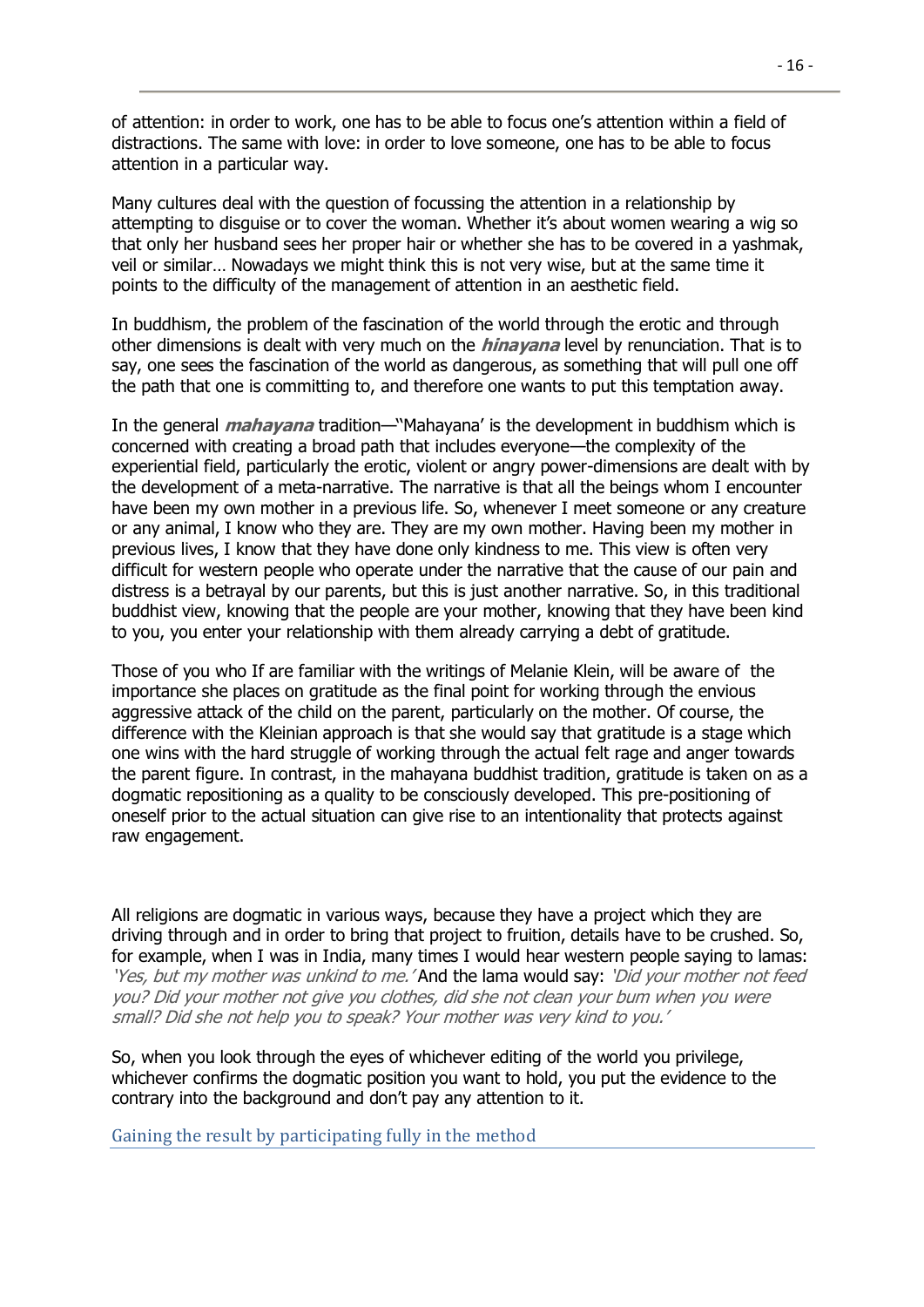Buddhists believe that everything that the Buddha taught is a method. Now, the method is not **the result** of the method. The method is **the means** to gain the result. One gains the result of the method by participating fully in the method. That is to say, one has to surrender to the narrative in order to be infused with the experience that arises from the immersion in the method.

This is a similar question in psychotherapy. I seem to be using many examples from psychoanalysis, but we could use other ones. Say for example, the question of using the couch. Should the patient lie on a couch, and what is the power differential in inviting someone to lie on a couch? Very often, patients who are a little aware of the politics of psychoanalysis may say: 'Yes, but I don't come here to be under your power. I want you to see me and respect me as a full adult.' There is this important transition from someone being reluctant to engage in the process of the analysis, to them entering the analysis with resistance.

Either they are in it, fighting with it, in which case creative work can go on; or they can be outside it, complaining about its structure. As a therapist, one might say to a patient: 'I quite accept all your reservations about psychotherapy. I also have my own reservations. But either you do the business or you don't. 'On this level of practice, of psychoanalysis, of mahayana buddhism, these are discourses of mastery. But unless one succumbs to the will of the master, there is no liberation.

For example, you may decide: 'OK, I will take up the mahayana position that every body has been my mother in a past life and that they have done me a lot of kindness.' Then when somebody does something I really don't like, I first think: 'This person is an arsehole.' But I then think: 'Oh, but this arsehole has been my mother and has been very kind to me. How very kind of them to offer me the opportunity to repay the kindness to them. In a past life, when I was a baby, I used to shit, and they would take my shit away. But now, they are shitting over me, and I will just wipe it off with a smile!"

#### **Voice from the audience**: I think **this** is a question of incest.

**James:** That's an interesting observation, because in the discourse of mahayana buddhism there is very little discussion of the erotic. The place of all beings, men and women, is the place of the mother. The mother in that moment is not so different from the mother in the holy family holding Jesus. This is a kind of asexual, neutered but yet fecund mother. Big breasts but nothing very much downstairs!

#### <span id="page-16-0"></span>Tantra: making use of identification

In the practice of tantra—which has the same view as mahayana buddhism, brought more alive through visualisation and through the belief that we all have an innate buddha nature—through receiving an initiation into the practice of a deity, one is consecrated as a person who manifests this divine enlightened nature. One is existing in a world that is also divine because it is full of enlightened beings. And so one uses belief, an immersed belief in this narrative, supported by many symbols, images, paintings, music, mudras, all kind of things.

One immerses oneself in a symbolic narrative and then generalizes this to every situation. So that instead of seeing people as one's mother to whom one has a debt of gratitude, one sees everyone as a god or a goddess, and one hears whatever they say as a the same as mantra. A mantra is a sound, a set of sounds, which are used to protect the mind from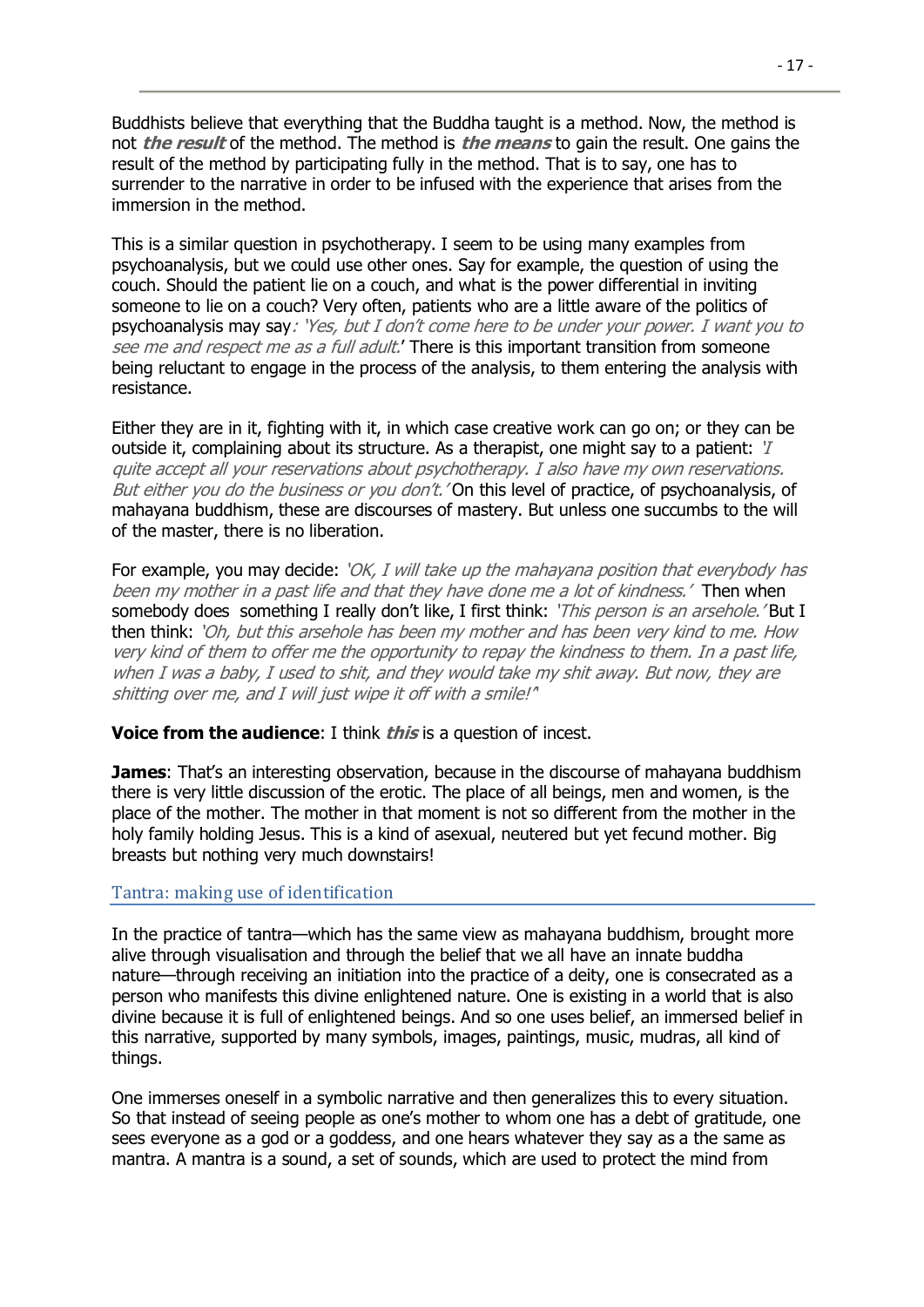distraction. When you have a small baby, before the baby speaks it makes a lot of sounds. They make noises: *'Lala, mamamamam.'* This is the essence of mantra.

Mantra is sound which signifies, without signifying anything. Once the child comes fully into the domain of language, the sounds it makes embed it horizontally into the field of signification, which is the world. It can be very interesting to watch small children doing this, seeing the movement from a general openness to a limited specificity. In this way, what the Chinese call **the world of the ten thousand things**—all these precise differentiations that we experience and which become a hall of mirrors through which we gain a more precise definition of ourselves—is supported by the interactive complexity of language.

And so, in the path of tantra, in order to liberate the person from the emotional complexities which are evoked by this identification in the world of different objects, each precise with their own qualities, one **makes use of** the identification with the deity.

This is important, because what it is saying is that we can know whatever is coming, before it arrives. I know who you are before I see your face. My knowledge of you before you manifest is more important than my experience of you in the moment of manifestation. And if this is true, one will never be surprised! The world is, of course, presenting itself in all its rich variety and its changes. So one stabilizes one's position of awareness by knowing in advance what is coming; whilst at the same time is drawn into a response due to the specificity of the field as it manifests.

This is called the unification of wisdom and compassion. Compassion, in this context, is to allow oneself to respond to others within the dance of becoming as deities, as divine forms; because if we are truly gods and goddesses, then our experience is good. So, if a 'god' says to me: 'You've screwed up.', I say: 'Oh, thank you.' And if they say: 'You did that so very well.', I just say: 'Oh, thank you.'

#### <span id="page-17-0"></span>Equanimity: nothing added, nothing taken away

This is the basis of equanimity, of not being disturbed, not being elevated by nice, praising words, not being cast down by insulting words, since the real meaning of the communication is already known before it occurs.

All sound is said to be sound and emptiness. That is to say, when we speak, what is speech but vibrations arising from these tensions in the voice box, in the throat? Wind passing across this vibratory membrane which sets out vibrations which are picked up in the ear? When these vibrations are then moved through the brain, they are understood as: '*Oh, you* have insulted me!' 'Oh, you have praised me!' So the speaking and the hearing are energetic connections through the body. Speech , actually, is simply a way in which this co-emergent field of arising plays with itself. But clearly, words become solidified when they are wound around this point of the ego. Speaking and listening are impermanent actions; they keep changing, because sound always moves into silence.

Now, if one can move in the meditation practice into the real felt experience that 'I am this divine form arising out of emptiness, that I am fulfilled just through this presence in and as emptiness', then, as I was suggesting earlier, nothing can be added to this and nothing can be taken away. Imagine a situation where somebody says to us: '*I love you.'*, and then we feel 'Mmm...', but then they say: 'Actually, I don't love you any more now and I want to leave you', the we feel cast down. This is very common in life. Words shake us and we take on a shape. We build up this sense of ourselves according to the echoes of words people have spoken to us.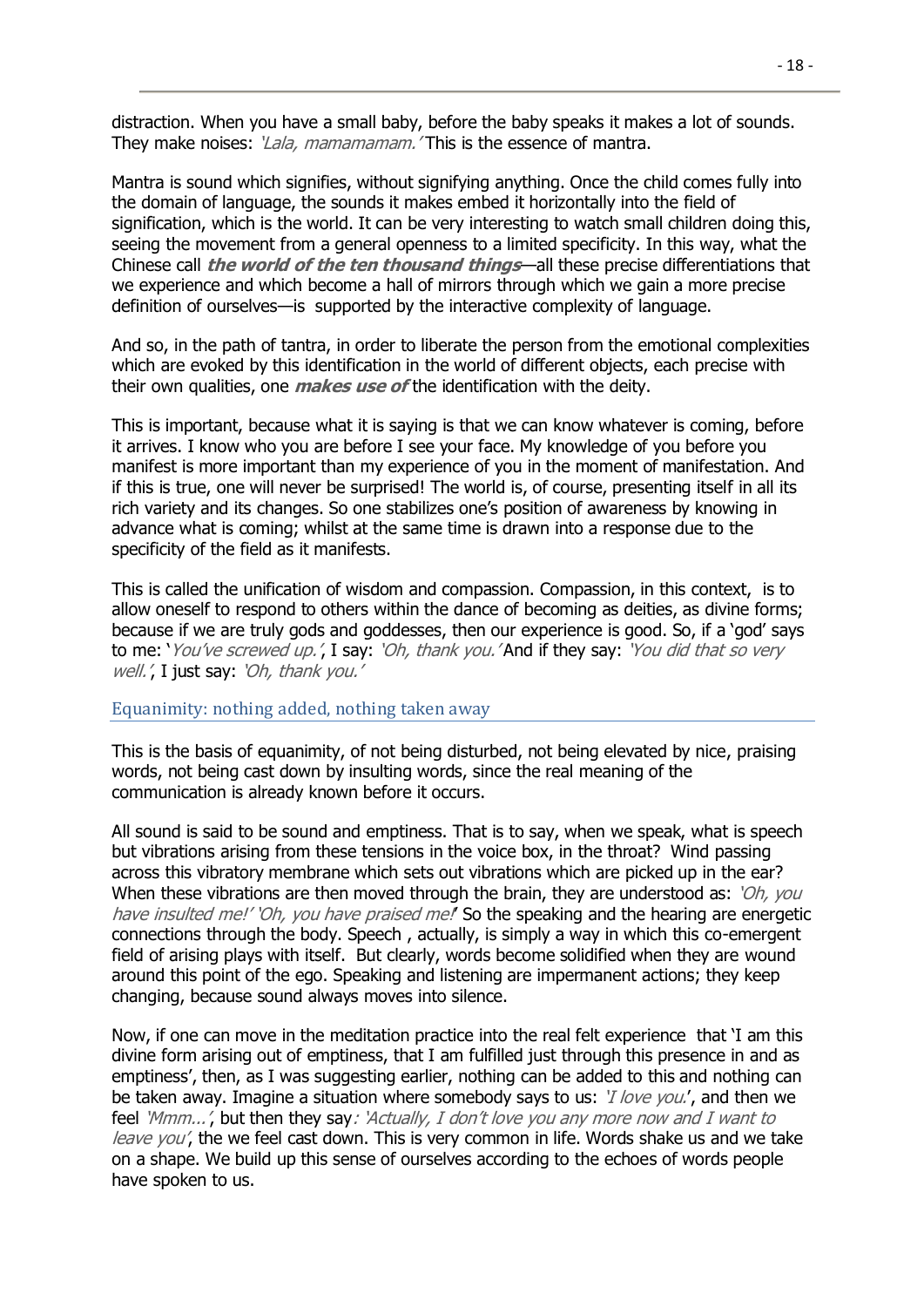# <span id="page-18-0"></span>Our ordinary sense of self is formed, reformed & deformed by the impact of the words of others

Our sense of self, our ordinary sense of self is formed, reformed and deformed by the impact of the words of others, and, of course, by the impact of our own words. In tantra, it becomes very important to learn how to speak and how to hear. It's not that one should say any particular things, but one should speak with the awareness that sound arises out of the emptiness which exists in one's heart.

When we say emptiness here, we are not meaning a kind of existential loss emptiness, but the buddhist notion of emptiness as the non-reified, the non-essentialised experience of self as a process arising out of spaciousness rather than from the fixed point of me, I, myself. By speaking and listening in this way, sound moves through us, ceaselessly giving rise to the integrated experience of calm and movement. The calm of emptiness is not disturbed by the movement of speech, but is just integrated with it.

#### <span id="page-18-1"></span>The Gestalt concept of 'contact'

To make a link with therapy here, in gestalt psychotherapy there is an increasing emphasis on the notion of contact. By **contact** they mean the sense that when I'm with a person, but it can also be with a group, then I am fully available to the impact of the experience of being with the other. So, I'm contactable because I'm not closed in on myself. I'm also not going out towards the other with a blinkered, a narrow focussed notion of what I should see or encounter.

One of the questions for psychotherapists is, how not to be overwhelmed by the patient's difficult material and pathology. This fear and anxiety often arise because the therapists see themselves as being a container for the patient. For example, this cup: somebody pours something into it, but suddenly I see that it's leaking. Then I look for a larger cup to put around it to contain the leaking. In the same way, the therapist takes up this position of being the maternal container for the disturbed, falling apart thing of the patient. We could perhaps consider that the tantric method of visualising oneself as a deity is a kind of containment of our ego disturbance, and that by returning attention to the containment /'I am Tara', 'I am Padmasambhava'), the egotistical movement of leakage out into samsara is contained. But from the gestalt point of view, there is no container.

Gestalt has the useful idea, that the self, the sense of self that we have, is created at the contact boundary of oneself and the world in which we live. That is to say, that self is constantly being born in the process of engagement with the environment. So that self is a co-creation of our embodied being and the world in which it is held. Self is not a pot or a container, but it is the moment of living responsiveness awakened by these interfaces

And I'm sure we're aware of this, but we have particular friends who, when we are with them, we feel more alive. They call us into being in a broader range of ourselves. One could interpret that experience as: I have a real self, which I keep hidden because I don't trust the world outside. Or: my self arises with the co-condition of the world. So that self is not a causal essence, but is the fruit of the generosity of one's engagement with the world.

So, we could take a break now, and then we can look at this notion of the three kayas or the three dimensions of existence, and then look a bit at dzogchen, but also do some more meditation and see if you have any questions or thoughts you want to raise.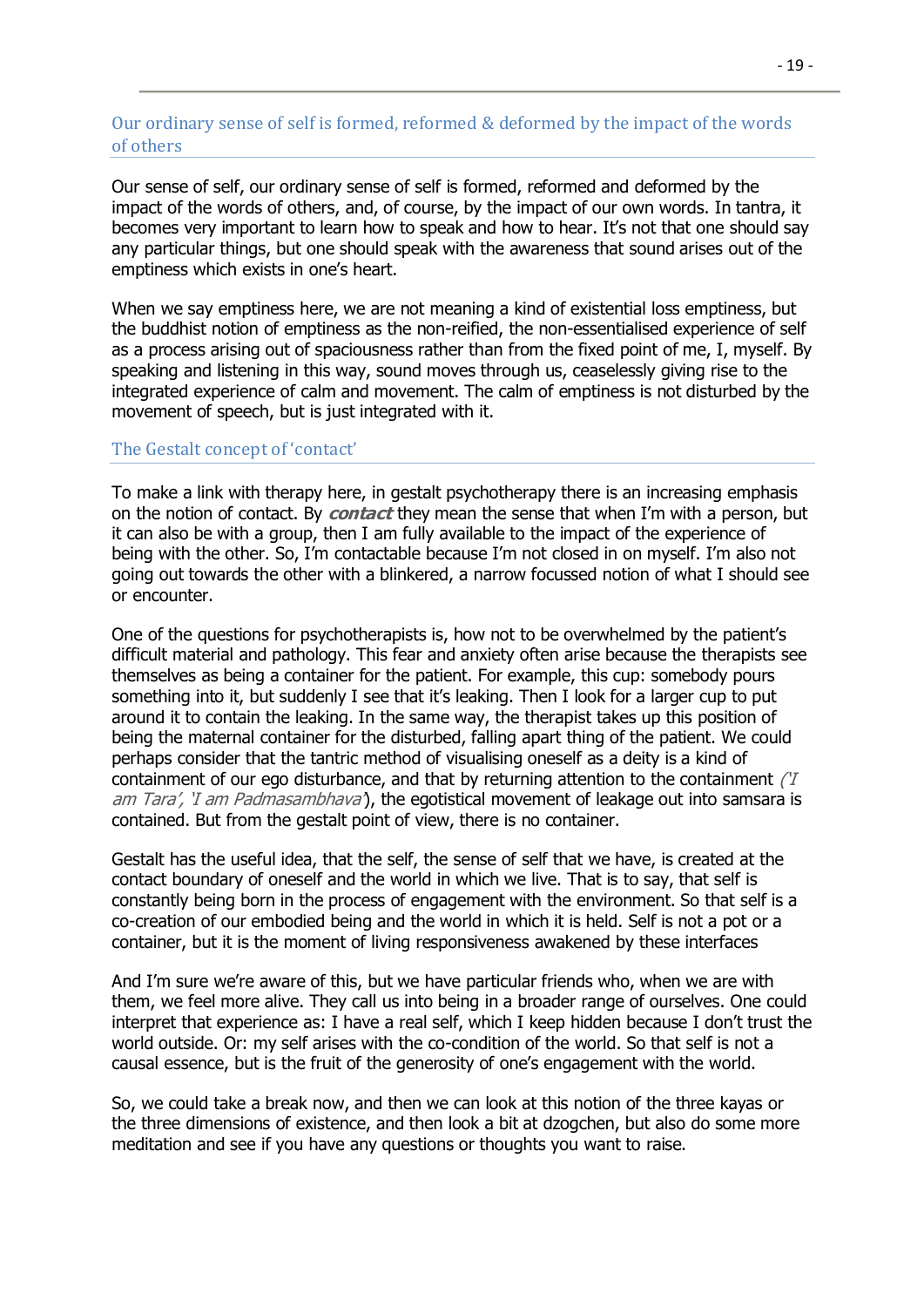#### **What does it mean to be human?**

<span id="page-19-0"></span>One thing we did up to now was to look at how we conceptualize being a human being. Clearly, according to psychotherapy and according to buddhism, there are many, many ways of thinking about what is a human existence. If we go towards another with the intention to help them that is going to be influenced by how we understand who they are. But, of course, we can't isolate who a person is from a wider notion of what the world is, and in particular, whether there is a purpose to existence.

In materialist culture which dominates a great deal of our experience nowadays, there is an increasing tendency to take an interventionist view of our relation with the world, whereby we act on the world to try to bring towards us things that will make us happy and keep away things that make us unhappy.

Most religions have a soteriological interest; they are concerned with life after death, whether it's about being reborn in heaven or being reborn in a buddha land or gaining enlightenment and becoming a buddha. This, if you like metaphysical focus—focus on a wider understanding of what human condition is—then allows someone who believes in it, to make choices against a very broad time and space frame.

If you believe that you have only one life, and that when you die there is nothing after that, then why shouldn't you do whatever you can get away with? If you are not found out now while you are alive, it won't matter when you are dead. The consequences will come for someone else. We are very aware of this question now in terms of ecology, where we can see that our generation is causing a huge amount of distress, but somehow the fruits will happen to some other people. Generally speaking the world of psychotherapy is a world of one-life orientation. People come to therapy to talk about how the world has hurt them, and to try to find some way in which they can learn to make more use of the world.

The basic view in buddhism is: first of all, don't harm anyone, and second, try to help them if you can. In buddhism there is not so much consideration of how not to be harmed. Generally, they say that if you practise a focussed attention and awareness, that will help you not to get kind of lost in situations, which will make you a bit happier.

Although in buddhism we spend a lot of time thinking about the nature of suffering—where suffering comes from, and why we suffer—the focus of attention is: what is my role in causing the suffering which I experience? That is to say, what am I up to? A lot of psychotherapy has moved away from that position and is much more concerned with offering a space for people to come and say how the world has hurt them, who has caused their suffering. And that makes a very big difference, because if somebody is acting from the assumption that my suffering is due to the actions of others, and that is a culturally validated belief, they will often feel very attacked if you say: 'Hang on a minute. What are you up to?'

We can see this in approaches based on Freud's seduction theory, which he developed when he was observing hysterical symptoms in young women. During his analyses what would arise would be some incident, in which the girl or young woman experienced sexual attention or sexual invasion from an adult male. Freud moved from the position that the distress that these women were manifesting in their symptom was a direct result of sexual attack by a male, towards the notion that the stories that the women were telling were a fantasy created out of the movement of their own erotic desire in the particular feminine version of the Oedipus complex. There are many ways we can unpack this, but I think that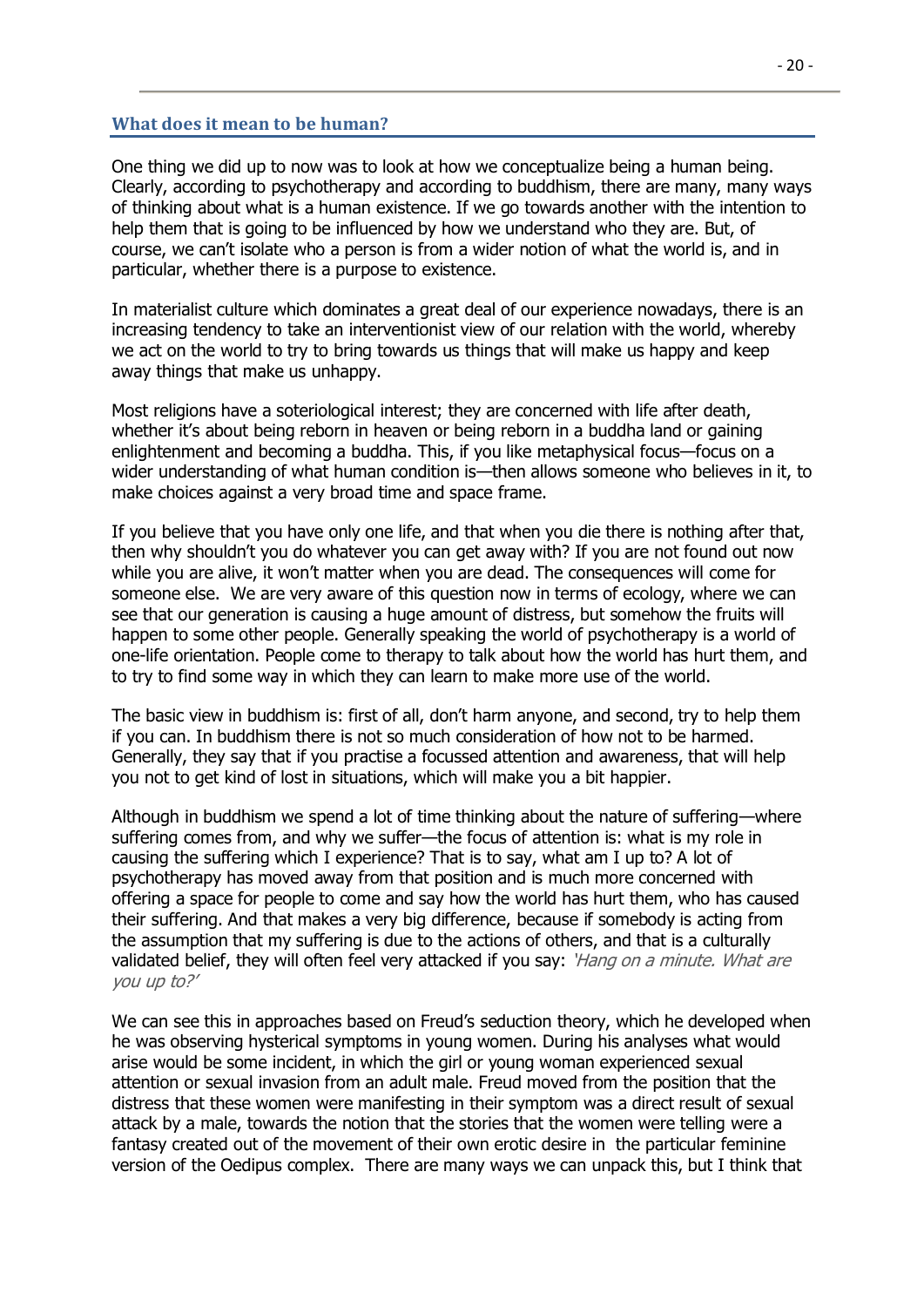the key question, in terms of psychotherapy, is the question: 'Why did it happen to me?' When somebody brings an instance: 'My father did this to me, my mother did this to me!' the question is: 'Why did that happen to you?'

# <span id="page-20-0"></span>Children and adults

If we start with the view that children are born innocent but then the bad world attacks them and marks them, so that their unbalanced actions are a reaction to that trauma that is one particular story. In our culture childhood experience has become more visible and is read as more and more important. In most traditional cultures, I think it's fair to say that children are not very important. That is to say, they are loved and they are fed and they are clothed, but their experience is not seen as very important, because they are just children. What they do and what they say doesn't really mean very much, it doesn't explain anything, it doesn't really help anyone. They are kind of amusing, but anyway, they have to be encouraged to become human beings.

Tibetans have a notion that people really become human when they are about thirty-five. Many cultures have the same similar notion because it takes until that age to learn enough about life, to develop experience and wisdom and competence and to come out of the bubble of self and to start to see other people as real. That is when you become a human being; when you have something to offer into the world; when you shoulder your responsibilities, without being silly. These, we could say, culturally, karmically defined assumptions are very important in terms of the practice both of buddhism and of psychotherapy.

Nowadays there is the notion that life is about fun. What is fun? Fun is nonsense. Fun is temporary time-out. If you turn a central function of life into having fun, then what is denied is the existential condition of suffering; sickness, death, the transience of life, the contingency of human relatedness. All that is fragile is swept aside in the intoxication of this hysterical direction of fun.

# <span id="page-20-1"></span>The authority to act

One of the tragedies of the Nazi period in Germany and the Stalinist-directed experiences in Eastern Europe has been a particular reading of the nature of authority. There is a real fear that the authoritarian position is an attack on freedom; that to bend one's knee, to submit oneself to something larger than oneself, is an anti-democratic activity. This has implications for the authority of the therapist, for the authority of the dharma teacher. How can a tradition exist which is more powerful—where somebody sees more than we see about ourselves—because if somebody sees more about us than we do, is that not somehow a theft of our autonomy, conceived as the right of self-definition? *'I am who I tell you I am* and who I tell me I am.' So, when we think, 'Somebody seems to be suffering, I want to help them, 'who is going to define the reading of the nature of their suffering and the origin of it? Do we have any right to say, 'Well, your suffering arises due to attachment?'

Many people are indeed in terrible situations, but what is really at the heart of the question is agency. What does it mean to be a person who acts, and what are the forces, the causal forces that bring us in a moment to act in one way or in another?

As a therapist or in general, one can take the maternal position of giving comfort and saying, 'Oh, baby, what else could you do? How terrible to be there, how awful!' And, of course there is infinite love in that position; it's not a wrong position, but what is excluded in that moment is the father's position of saying, 'What on earth are you doing? How did you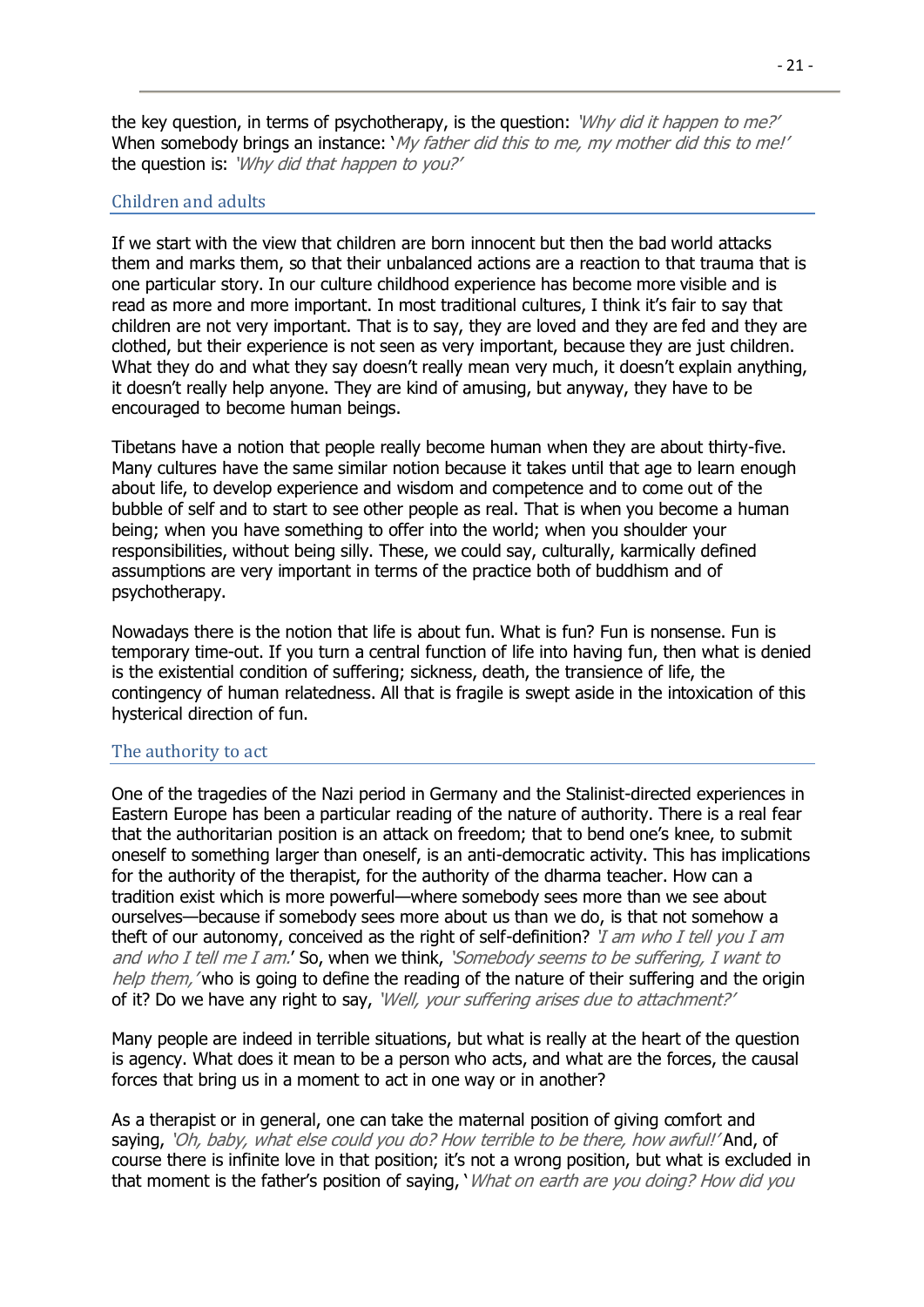get yourself into this mess?<sup>'</sup> There is a real tension between these positions. One finds them in both buddhism and therapy. No doubt we also have these conversations with ourselves. When we find ourselves failing ourselves, we can comfort ourselves, or we can kick ourselves. Very often we comfort when we should kick, and we kick when we should comfort. That's certainly true for my life.

It will bring us always back to the question: How can I help another person? Is it better to be awake in a world of horror, or to be comfortably asleep, avoiding difficulty and danger but being cosily wrapped inside dharma duvet or therapy duvet? Again, from a buddhist point of view, a lot of it depends on the view that you hold.

If you believe we are reborn due to the force of karma, then clearly death is not going to wipe it all out. One is in the machine that will run and run and run. And so it becomes vital to wake up and disengage from this momentum of karma.

From this point of view, acting to awaken people to subvert the sleep—the dream stories in which they are wrapped—is very important. This calls for radical action but by what right does one take on the authority to subvert the existence of another? is it ethical to take up the position that I know more about someone else's life than they do?

Certainly in the Tibetan tradition the guru would be established in the position of the one who knows and who can see what is the situation of his students. Therefore he could act in ways which disturb them, with the expressed goal of trying to awaken them out of what it is they are caught up in. They would act on the body in terms of giving the student work to do, feeding them, beating them…They would use speech; praise them, insult them, tell them lies, tell them the truth. They would use their mind by opening themselves to the person or closing themselves, becoming completely impenetrable, so that the student felt abandoned, lost, isolated, and unloved. If both people have some notion of what they are engaged in this behaviour may be very useful.

Anything is useful if you know how to use it, but if you don't know how to use it, you may feel abused by it. Of course we often only learn how to use things by being used, but while we are being used we may feel **abused**. For example in its early days the humanistic movement did a lot of work in encounter groups. Many people practised gestalt therapy which was very 'in your face' and could be experienced as abusive.

People made these gestures towards another—and we have to give the therapist the benefit of the doubt that their intent was not malicious—because there was a desire to waken someone, to say: **'Oy! What is your life? Who are you?'**

<span id="page-21-0"></span>Qualities needed to act on another without being self-indulgent

Awakening is not polite, which returns us to the question: **'If we take up that position with someone, what are the qualities we have to develop in ourselves before we can make this kind of intervention on another so we are not simply engaged in ego indulgence?'**

In buddhism we would say wisdom and compassion operate together. That is to say, if one has a realisation of emptiness—both the emptiness of one's own process, and the emptiness of the existence of all the people one meet—then when one impacts them, one is not impacting a **person**, but is engaging with an open dimension, which is essentially empty.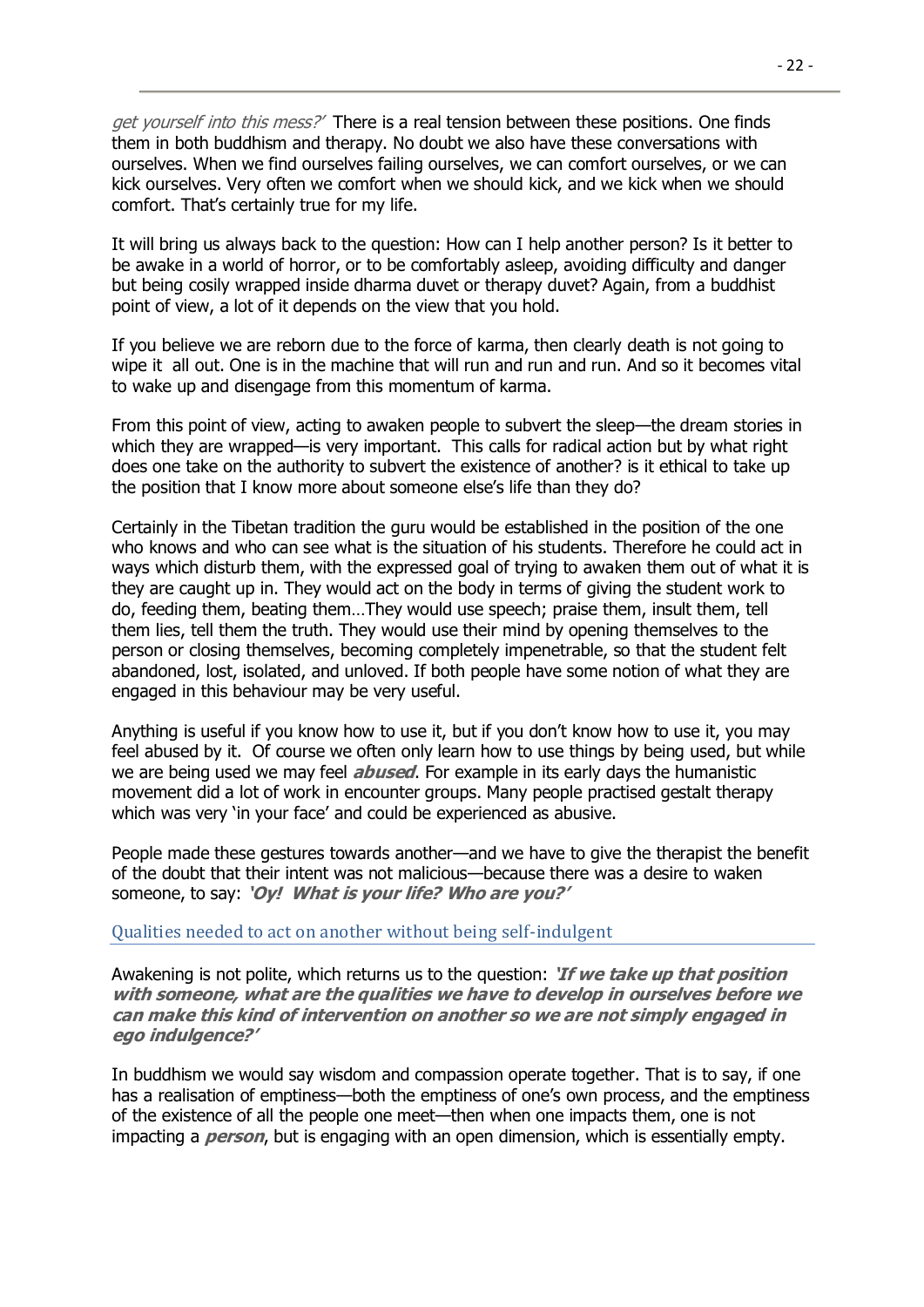At the heart of this I think we have attention, clarity—clarity going both to our own process and to the other. It has something in common with a psychoanalyst's awareness of countertransference in the analytic situation. What buddhism can bring, is that whilst having very open attention to the other, and an infinite respect for the presence of the other, one can still question the validity of the narrative that the patient uses to define themselves and their world. This is because the truth of a human's existence is not defined by their words, as we discussed yesterday.

Now let's do a little bit of sitting, and then have a break. If we do this practice we did yesterday, with the eyes open, very relaxed and reciting the three 'Aa's, and then just being present in the room as it is.

# [Practice]

Take the taste of this meditation experience with you into the openness of this room, and take it further with you when we go out for lunch or let it be with you if you stay here.

Stay a bit open and available to experience the world as it is in this co-presencing. If you are sitting in the restaurant, you can just go into this practice very easily and quietly by yourself. If other people's conversation or words take you over and you lose yourself, just gently go back into it. Thirty seconds of just relaxing and opening, and then go back to the conversation. It's always about staying afloat on the surface of experience as it arises.

#### <span id="page-22-1"></span><span id="page-22-0"></span>[Break]

# **Questions and responses about emotions**

#### **[Inaudible question from the audience about emotions].**

**James:** I think the traditional buddhist thought on that would be that it is a question of identification. Awareness itself has no content. When sensations of irritation or anger arise, this is something which is passing through our awareness and which we identify with.

It is about how we understand the formulation '*I am angry'* or '*I'm pissed off'*. Perhaps we have a sense that our experience means something, that is to say, *'I don't want to be angry*. Something's happening that makes me angry. This should not be happening.'I can be angry at **myself**, for allowing myself to get angry. I can be angry **at the other** thing for making me angry. In any case, this flavour of anger or irritation has arisen.

Traditionally buddhist would use the metaphor of a crystal to describe how we experience 'our' sensations. When light shines into a crystal, depending on the nature of the crystal and the refractive index, you get different colours coming. So, anger would be like when our crystal, the crystal of this open self, is suddenly coloured red. We know, if we look at a crystal with the light in a certain direction, it can take on a reddish tinge, but the redness that is in the crystal is dependent on the angle of the light. It is not that the crystal really turns red, but the crystal appears to be red under certain conditions.

Clearly, when we are angry, we are angry. It would be silly to say we are not pissed off when we are, but again it's something about the status of the anger. Say, I am angry with you. *'I am angry with you!'* It's the intensity of *'I am angry with you!'* In that moment, there is an 'I', a 'you' and an anger which all are experienced as real and solid. These three factors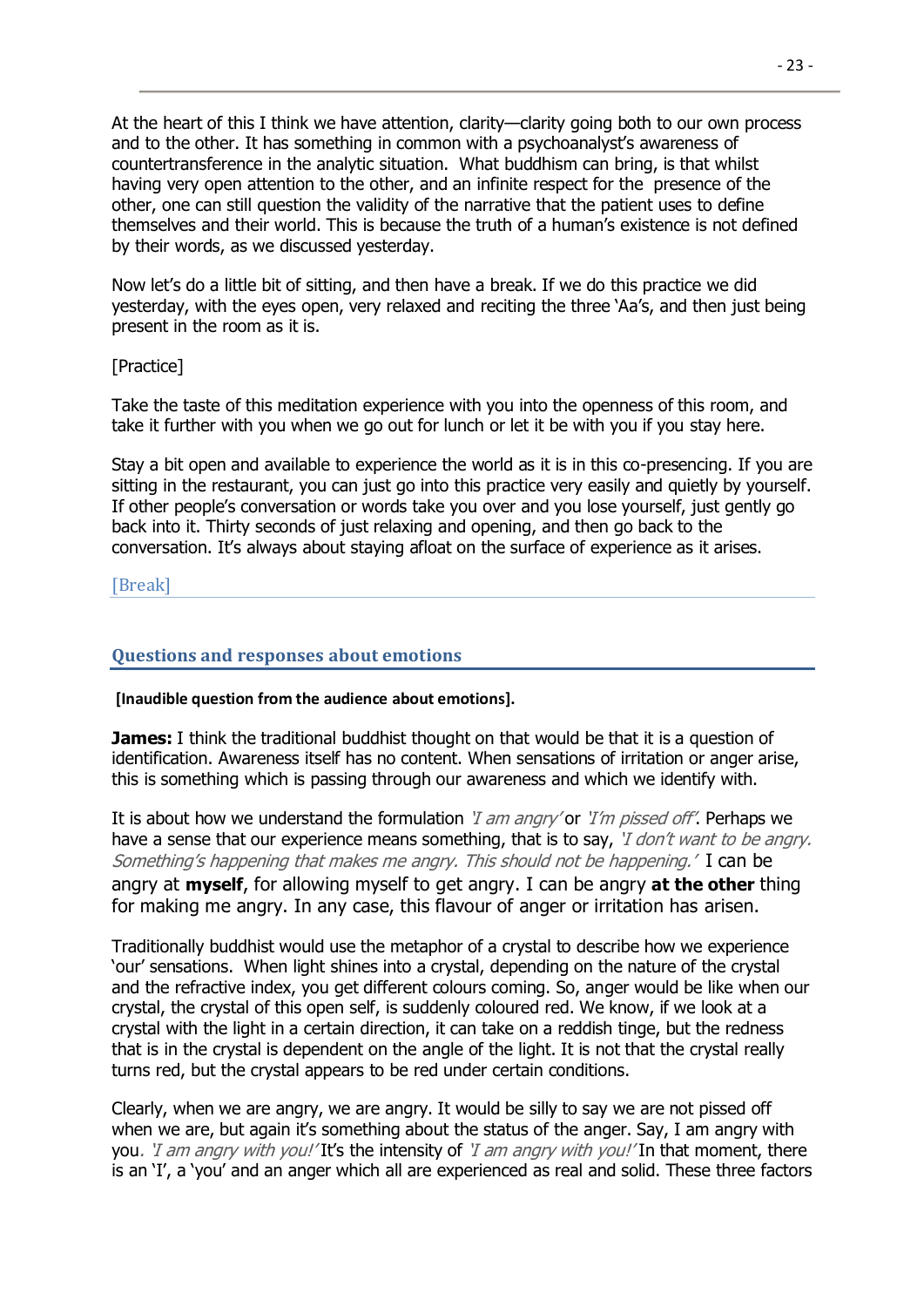locking as real, means that the experience becomes infinite; it becomes as if it has always been the case. 'I'm really angry with you, I want you to pay attention, and there is nothing else happening.' So, it becomes very solid, cut off from the rest of the world.

Traditionally in tantra, it says, we try to keep what they call the 'three wheels of self, other and the connection between them', turning in emptiness. Say, we are talking, and I am starting to get irritated, I become aware of the irritation arising through me just like how the light in the crystal changes as you turn it. I can say: '*I am angry with you!'*, and it's real, but I can also hold the awareness that this is just like a filter on a lens. It's just one colour, which is covering it. Then the filter will pass away, and we will be back to something else. The filter is there, it is true that this mood or this colour is running through our connection, but it is not permanent. It is not defining who we are; it is just part of the mood of the world as it changes. So, it is both there and not there. In the sense that we don't take it too seriously, not in the sense of saying that it doesn't matter. It has only the reality that it has, whereas usually we invest these feelings with additional reality.

**Student**: The question is always how can I dissolve or change something that I feel as negative. Who am I that I think that I must not have this feeling. This feeling comes, it has been accumulated inside of me, and who am I to suppress it?

**James:** For example, this practice that we have been doing, this simple practice of these three 'Aa's into space is very helpful, because then what you can do is: you can practice expressing the anger, but expressing it into space. Because if you tell someone you are angry with them, it can be quite light. It can be just informative, so that you are share the kind of colouration of your world. Or you can say it to them in a way that puts something inside them that stirs them up. It's a very nice practice to think,  $If$  I'm going to tell this person I'm angry with them, what is my intention?' Is it to help them because they may be doing something which makes me angry, or is my intention to hurt them, to get a kind of revenge?'

**Student:** But I have to express it emotionally to be understood.

**James:** It's an interesting idea. In the Western tradition the belief in catharsis is first really formulated by Aristotle in his theory of theatre in which he is saying that when ordinary citizens go to the theatre and see emotions being dramatically enacted, their own constellation of these emotions is evoked in them: They weep at the tragedy, they laugh at the comedy, and this clears them out and helps them to be more available for their ordinary life.

However, generally speaking, in the Tibetan tradition, they say that to express emotions is like drinking salt water. If somebody is at sea, and they have no fresh water to drink, it is very tempting to drink the sea water. There is some immediate gratification because the water is cool and refreshing but it is also very salty, and so it intensifies the thirst that drove the person to drink it in the first place.

**Student:** There is not so much difference between Aristotle and buddhism. For Aristotle, in a drama, there is no real anger; it's only a played anger.

**James:** It depends. For example, imagine that this cup is a spring, where the water is bubbling up from the bottom. Gradually, this will fill up with water. If you take the water out, it will be empty. But the water will keep coming in from the bottom. So, people go to the theatre a lot. You don't just see **King Lear** once, and get rid of all your fears of getting old. The fact is that dualistic structure generates energetic tension and this fills the pot of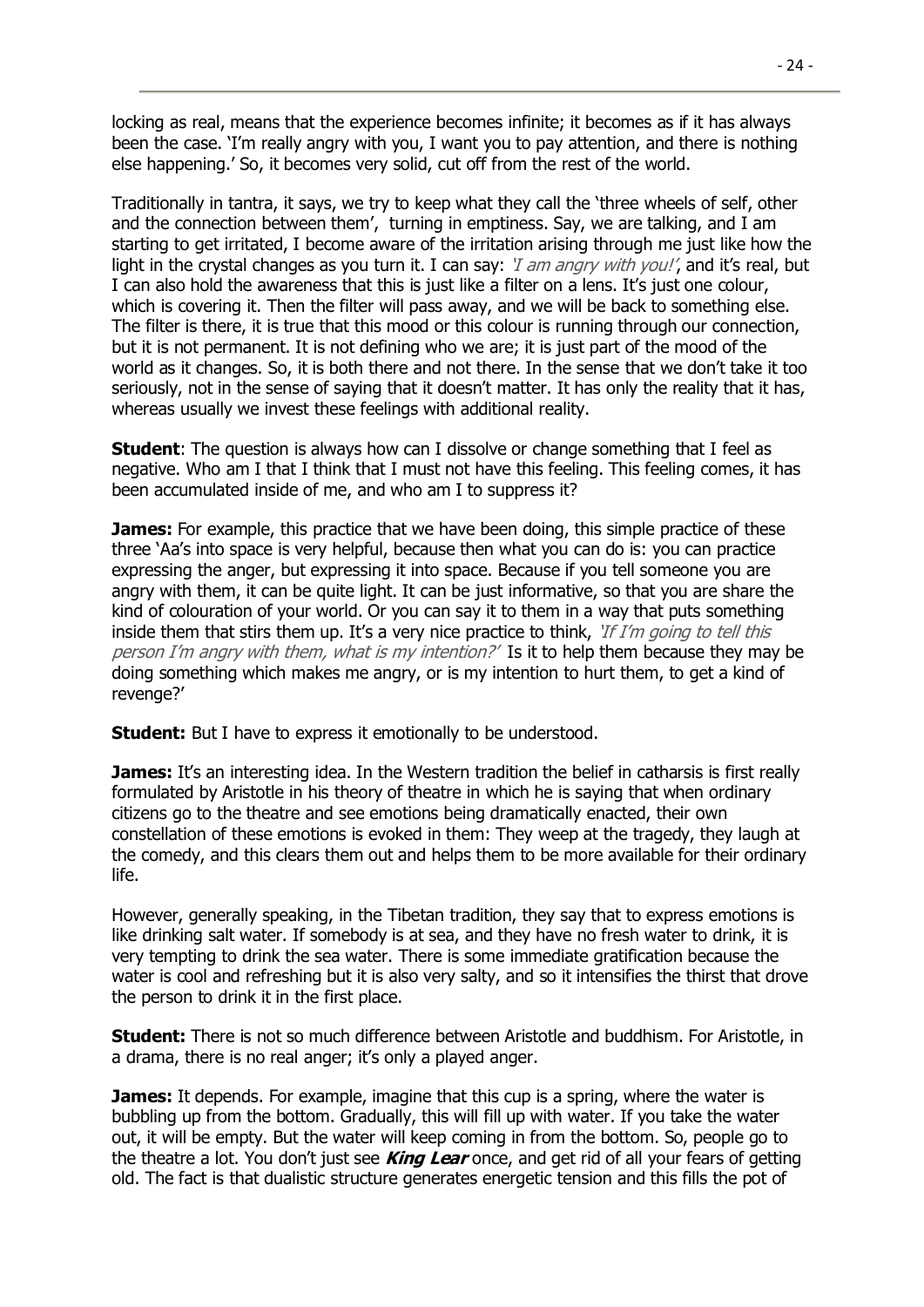our self with emotions and moods. We can release these, but we will fill up again, unless we cut the spring. And this 'spring' is the tension of subject and object.

**Student:** For me, this would mean that I just pour out my Western thinking and fill in Tibetan thinking instead. But I am still a European.

**James:** Well then, I would suggest you could unify it. To stay with the image of the spring, very often you can't see where the water is coming through, because it's full of water. If you empty out the water, then you start to see where it is filling up from. You can go to the theatre, enjoy the aesthetic experience and the catharsis that arises from it, and then do your meditation and observe the return of emotion to the liberated self. The same in dzogchen, in the use of 'Phat!', or if you do *rushen*, you have this clearing out, but then stuff comes back. At that point you can observe more clearly: 'Where does it arise from? How is it that once again I am getting into this?' So the clearing away is wonderful, because it gives us space, and then you can watch:  $'Oh$ , now the space is filling again.' So you can use theatre, dance, anything for that.

When I go to Cologne, we often go to this very beautiful little museum, the Käthe Kollwitz Gallery. We meditate there because with her paintings and her drawings you get so much emotion. So we go and we look for maybe ten minutes intensively at the drawing, and get completely full of this. And then we go and sit and do some meditation, and become empty. Then we go again and look at the art, and each time you look at when you come from the meditation, into the image. It's so powerful. You just stand and you weep, because you are completely unprotected. In that way you can use the response and the space in a very dynamic way, which lets one experience the process of being touched by beauty in the world.

Especially, just a last thing on this question of what does it mean to be touched: listening to Bach, looking at a beautiful drawing. Somehow, we are touched, so in that moment, we have the question: *Who is the one who is touched?'* It's a very interesting point for thinking. What is this subjectivity which is adapted to the impact of the world? And there you can see how out of emptiness, awareness arises as me having this experience.

That is very helpful again in thinking about compassion, because if you are wanting to help someone, it's really important that you have a clear sense of who is this one who is wanting to help? The more we can observe how we arise into being one who faces the world, gesturing towards helping, and see that is grounded in space, or grounded in the prejudice of the five poisons, then you have some real choice.

<span id="page-24-0"></span>**Student**: I had the same experience with acting out emotions. It solidified my aggression.

#### Beginning and ending in emptiness

**James:** Typically, when you have a tantric practice, it is very complicated. But the simple form is that there is the visualisation—or you could say, the felt experience —of a clear blue sky and then in this clear blue sky, out of the sky, appears a letter which transforms itself into a deity. The deity then sends rays of light into you, and you pray up to the deity, and there is some intercourse between you. As you do the practice of the deity, you recite their mantra, and often you also visualise yourself in the form of this deity, which brings about a particular kind of mood. If the god is very peaceful, you might feel very calm, you might cry with pity and compassion for the suffering of all beings. If the deity is a wrathful one with flames all around them and a big ugly, angry face, making a roaring sound, then often you yourself get a little bit heated up and 'Rrrrrrrrrr!' Or you might be observing a deity of some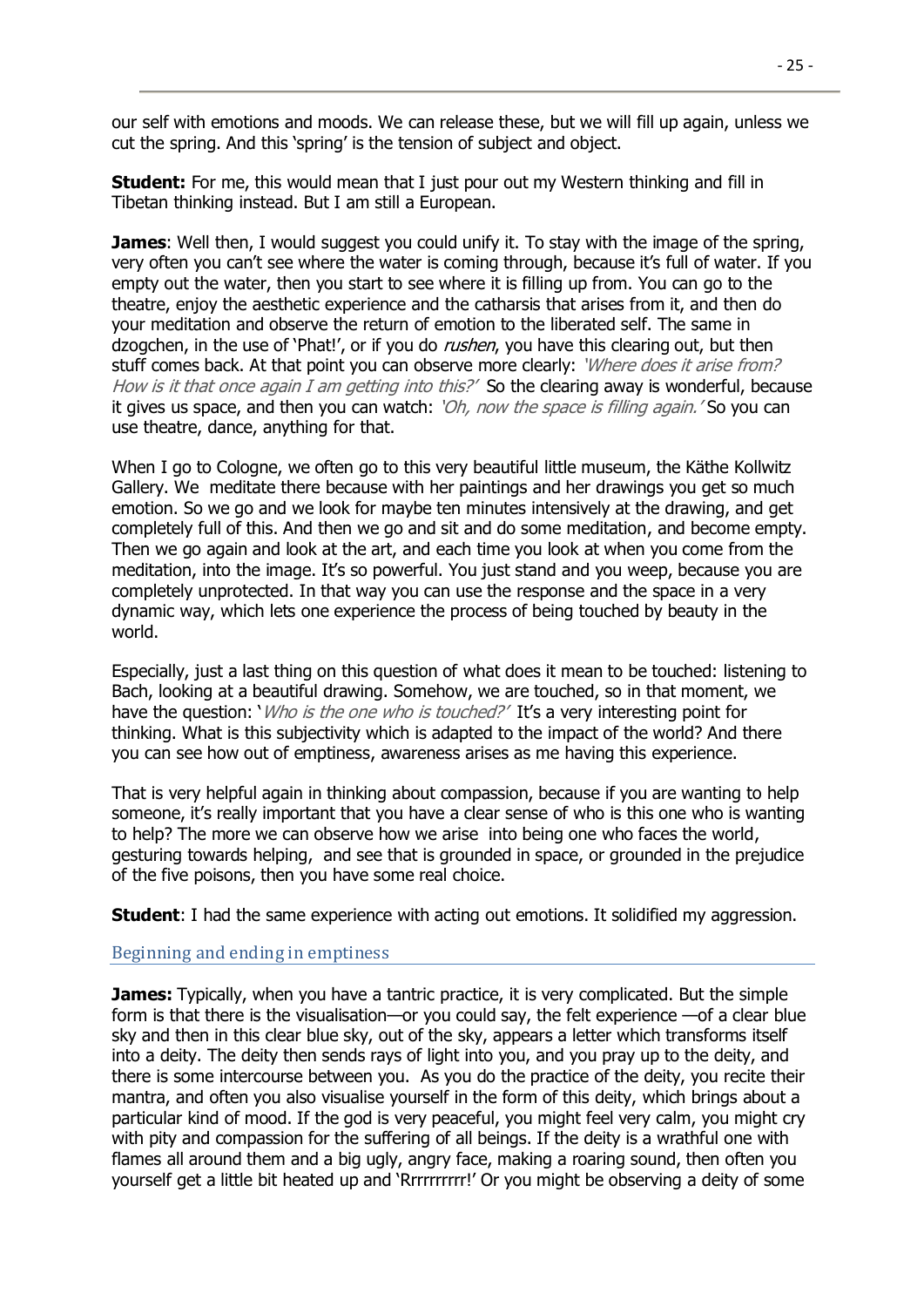erotic interest and find a certain warmth in your genitals. After doing the practice, the god comes to the top of your head and dissolves into a ball of light. The ball of light goes down into your heart. Your body dissolves into this ball, and then the ball shrinks down into emptiness, which is once again like the clear blue sky.

In that way, you have a whole enactment, which has a lot of catharsis in it of a wide range of emotions, but because it starts in emptiness and ends in emptiness, you don't carry away with you a charge that has been built up. You go fully into that experience, but the experience is held in emptiness, and the let go of.

So, really any buddhist therapy would have to begin and end with emptiness. The task for the therapist, who may hold a sense of emptiness in the session, is to find some way that will help the patient or the client also to have an awareness of emptiness. This raises the ethical question of: if a patient comes to therapy in a state of distress, is it proper to introduce them to a whole new reading of the nature of existence which they may adopt due to their state of disturbance, without having any rational thought about the nature of emptiness. A similar thing happens in psychoanalysis, where somebody is brought into the experience of the unconscious, although they may have had no idea of that before they began the treatment.

#### <span id="page-25-0"></span>Question. How James integrates his meditation with his therapy work

**Student**: I would like to bring my meditation practice into my therapy work but I do not know how to. How do you manage, James?

**James:** It's said in the tradition that the Buddha taught 84,000 dharmas. He taught 21,000 to deal with anger, 21,000 to deal with desire, 21,000 to deal with stupidity, and 21,000 to deal with the mixture of the three. Basically, he thought that people were messed up in many different ways. And so, he wanted to help them as they were. In the nyingmapa tradition that I'm trained in, we talk of nine vehicles or nine styles of buddhist meditation and typically we practise the nine together at the same time. So when I came back from India and started to train in therapy, I was always being told in the institutes I went to, 'You know, this is what we do, this is our package, and we do this with everybody who comes in the door, because we are analytic therapists, cognitive therapists, or whatever.'

So, although I have been trained in many different kinds of therapy and I teach different therapies in pure form, my own practice is, I suppose we would say, integrative. I bring together different styles according to the movement with the patient. I would try to bring some mood of maternal holding and unconscious maternal reverie, in which there is space for fantasy, and the uncertainty between fantasy and reality. At the same time I would try to hold the position of the father, offering clarity, the rules of the world, how our life is, that you have to face out and get on with it… There is a lot of slapping and challenging, enforcing the person to confront reality.

Most therapists would say, yes, that is what they do, but I think often what happens in our actual clinical practice is that we go father—mother—father—mother. First we are very kind, and then we feel taken advantage of, so we say, 'Hey, but the boundaries are this. You've got to do this and this'. Then they get a bit frightened by this, so again, we comfort. What I try to work with is the fusion of the two, held together.

Between the sessions with patients I do some simple meditation. I often do this three Aa meditation, just to wash out the previous session, to be a bit fresh and open.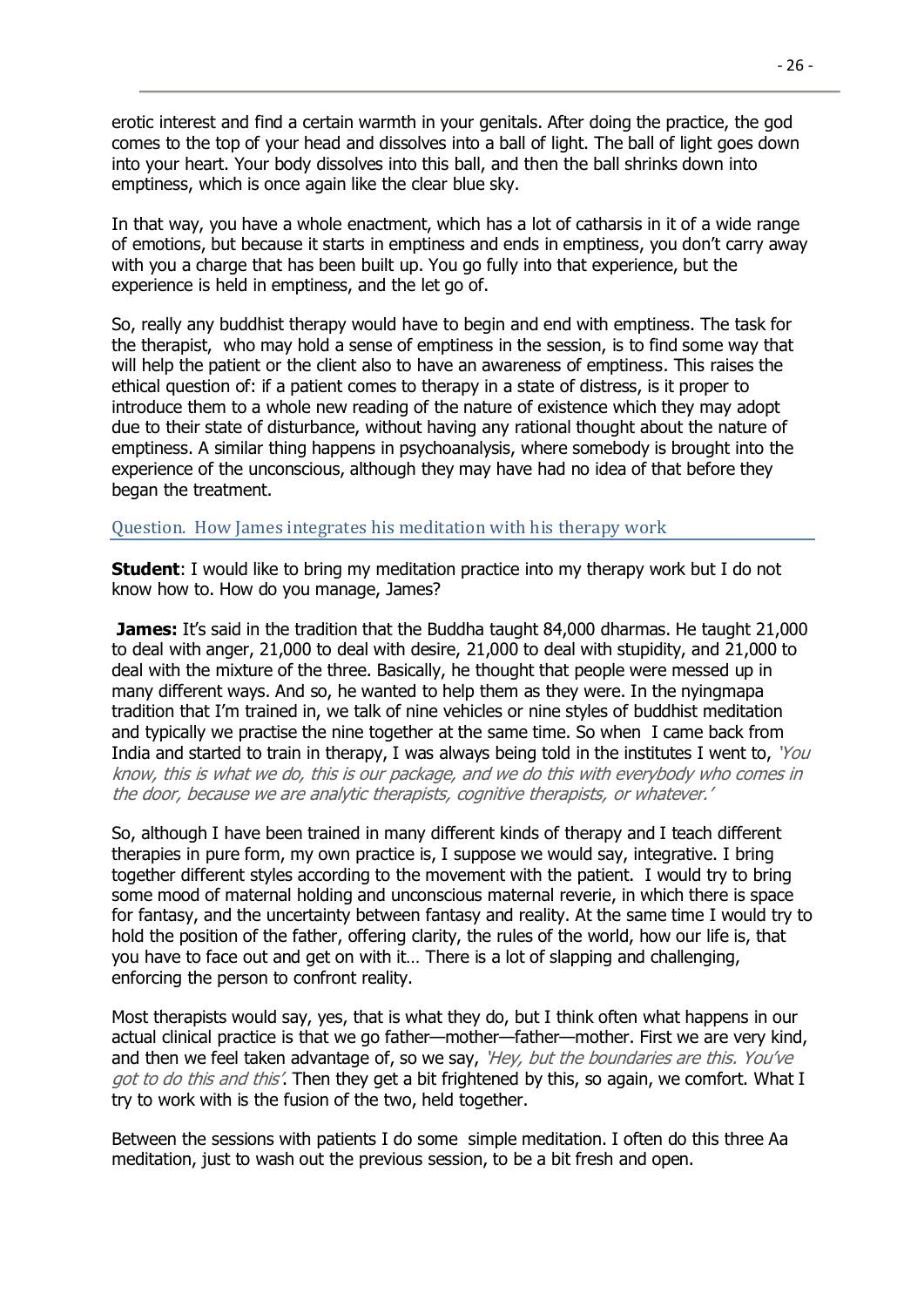The second important point is not to believe that the ego does the work. The therapist's job is to try to get their ego out of the way so that the work can go on, and therefore to trust the process that whatever is necessary, will arise. However it is also an informed process, because I read a lot and I think a lot about psychotherapy theories.

Thirdly, without being too proud or inflated about it, I try to carry the awareness that if **I** don't speak to this person, who else will speak? The person's friends will be affirming them in their ordinary reality, and strangers are not going to say anything. I try, therefore, to make an intervention to awaken the person or to give them some fresh edge, as much as is useful for them. I believe that I am not just speaking to the ego of the person. Since the ego is often very fragile, when you speak, you can end up trying 'to protect' the patient's ego, and not giving them the awakening. So you have to speak to the bit of them that is, in a sense, indestructible, to the place that is covered over by the ego.

The Russian psychologist Lev Vygotsky developed the notion of what he called 'the zone of proximal development'. It is used a lot in child development theory: that the child has some potential to move forward, and the adult, the mother in particular, has to position herself near enough to give the child support to come forward, but far enough away that there is a gap to move into. It's the same question for the therapist. What is the actual situation of this patient now? How can I help them where they actually are? So, the therapist has to position themselves in service of the other. It's interesting how in the Tibetan tradition they often say that the guru is like a fire. If you go too close you get burned, if you are too far away you don't get warmed. It is a very interesting example.

We do need to be able to move in the service of another and so I think that is what I take from buddhism; through some practice, is a developing understanding of emptiness. The gesture of being available, to be used by the patient as is necessary, to be idealised when that is helpful, and to be turned into the toilet cleaner when that too necessary, because all of these positions from time-to-time are necessary. Therapists are, I think, moving people; they are people who are prepared to say, 'I will turn the dynamic quality of the self into the service of others. And I will not take a fixed position.'

As a final thought, it's very important, I think, in the project of integrating buddhism into therapy, not to generate a profit, a psychological profit, out of the proceedings, as a kind of ego profit, an ego inflation.

In the same way that tantric meditations go back into emptiness, so working as a therapist, having good sessions and bad sessions, being idealised, being degraded, all of that goes back into emptiness. There is nothing really to say about it except: 'Oh, I had a busy day.'

So we take some tea, get a bit of fresh air, then do some practice.

<span id="page-26-0"></span>[Break]

# **Three Aa practice**

#### [Three As practice]

In some systems of meditation, at the end of it, I might ting the little bell, which would mark the end of the meditation and the beginning of something else. But when we practice in this very simple way—with these three 'Aa's and open up relating to the space here—the end of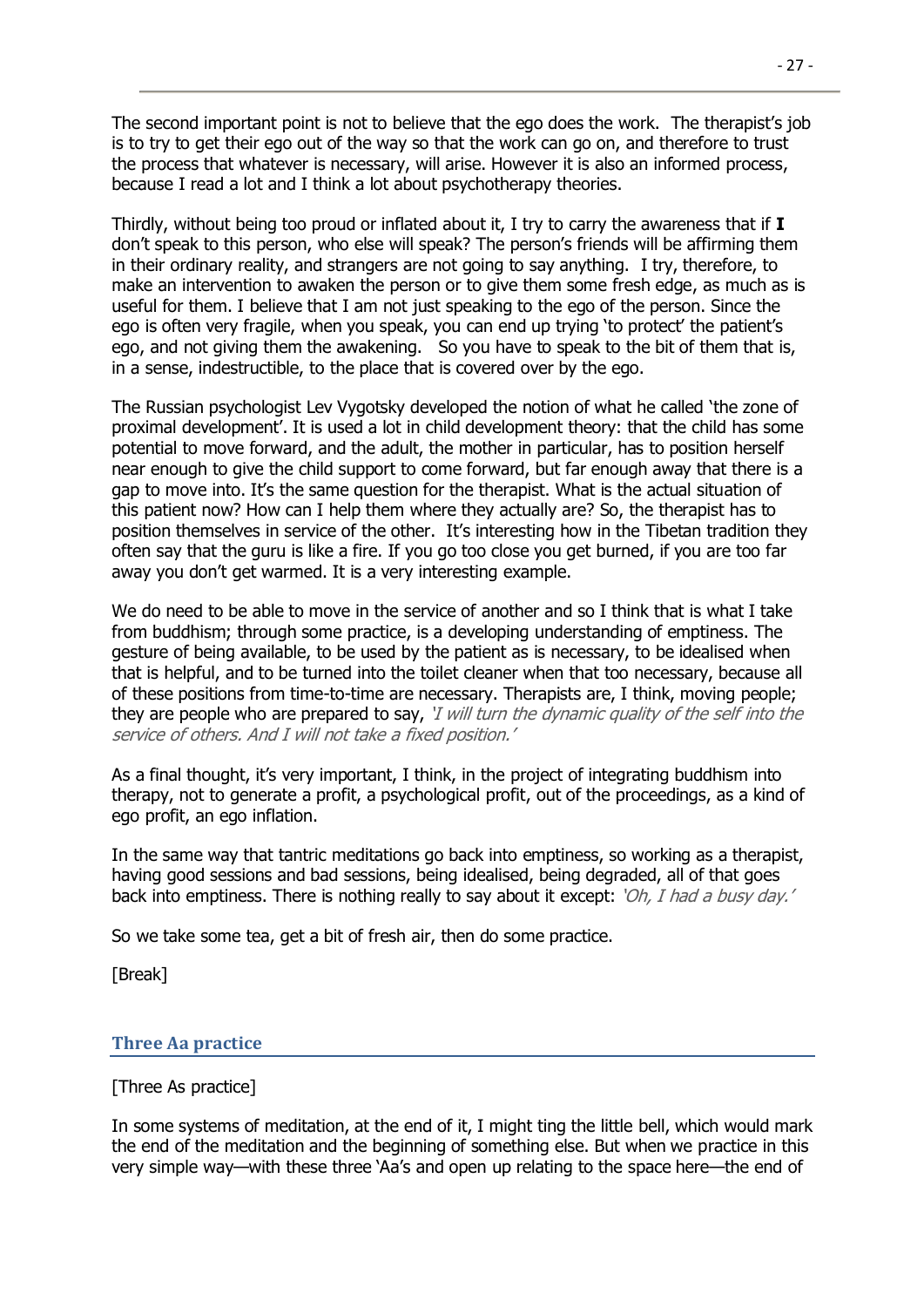the meditation is really just when the presence of the room comes into play and we start to relate to it. The potential is there for the world to be woven into this fabric of openness, which is the meditation.

People often talk about *'going into analysis'*. It as if analysis is a place apart from life, where different rules pertain and where one has experiences which one doesn't find in ordinary life. But it's the same problem as with *'going to India'*. If you go to India, you get to do different things: you wash your bum with your hand and you eat your food with your hand. You can wear different kinds of clothes and you have a different kind of experience. You can come back from India with all your beads and little bits and pieces of this and that, and if you walk around wearing all your little bits from India, people think, 'Oh, this person has been to India. 'It is the same, if you 'go into psychoanalysis'; you wander around talking about your dreams.

It is the same, if you '*go into meditation'*; you come back from the meditation with experiences, and you want to tell people about your meditation experiences, because every tourist wants to bring back something! But if we want the practice of meditation to be woven into our lives, to become something which is very close to our lives, then we don't want it to be a straw hat or something bizarre. We want it just to be very simple. That's why we do this simple meditation, which we do with our eyes open and certainly with our hearts open… not creating any blockage between ourselves and the world, but with a very calm, clear focussed attention simply on the space, within which we find our existence.

# <span id="page-27-0"></span>Relating the three Aa practice to the three Kayas

Now, to relate this to the three kayas: **Kaya** means body, indicating a form, a gestalt. In the history of buddhism, it is a movement away from the binary oppositions of samsara/nirvana, Buddha/ordinary persons, good/bad and so on, towards a triangulated system. In the early days of the formulation, the idea was that this first level, which is called in Sanskrit **dharmakaya**, is generated, or realised, as the **fruit** of the practice of wisdom. Dharma in that sense means something like reality or truth. So this is the form of reality; reality as it is in its most simple experience.

# <span id="page-27-1"></span>Dharmakaya

Essentially it is the understanding of emptiness. It is very important to understand that emptiness is not an essence. Emptiness is not a thing somewhere else. Very often, people talk as if the true nature of the cup is emptiness, as if somehow, if we took the bits that are not the 'true nature'—we took the 'false nature' out of the cup—we would just have emptiness.

But emptiness cannot be separated from contingency. Because this cup is existing at the moment, held in my hand, it is existing within a very complex matrix of many, many forces. I am sitting here. No haemorrhage has yet occurred in my brain. If that were to happen, I would drop the cup. We take it for granted that we are not suddenly going to have some brain attack and fall dead, be paralysed, or whatever. The blood which is going round our body all the time is carrying all bits and pieces which can easily cause some obstruction and then—Bang!

# <span id="page-27-2"></span>*Reification: seeing 'things' when actually there is only process*

The enemy of the understanding of emptiness is not manifestation, but it is reification, the seeing of things when there is actually only process. This is why in buddhism we spend a lot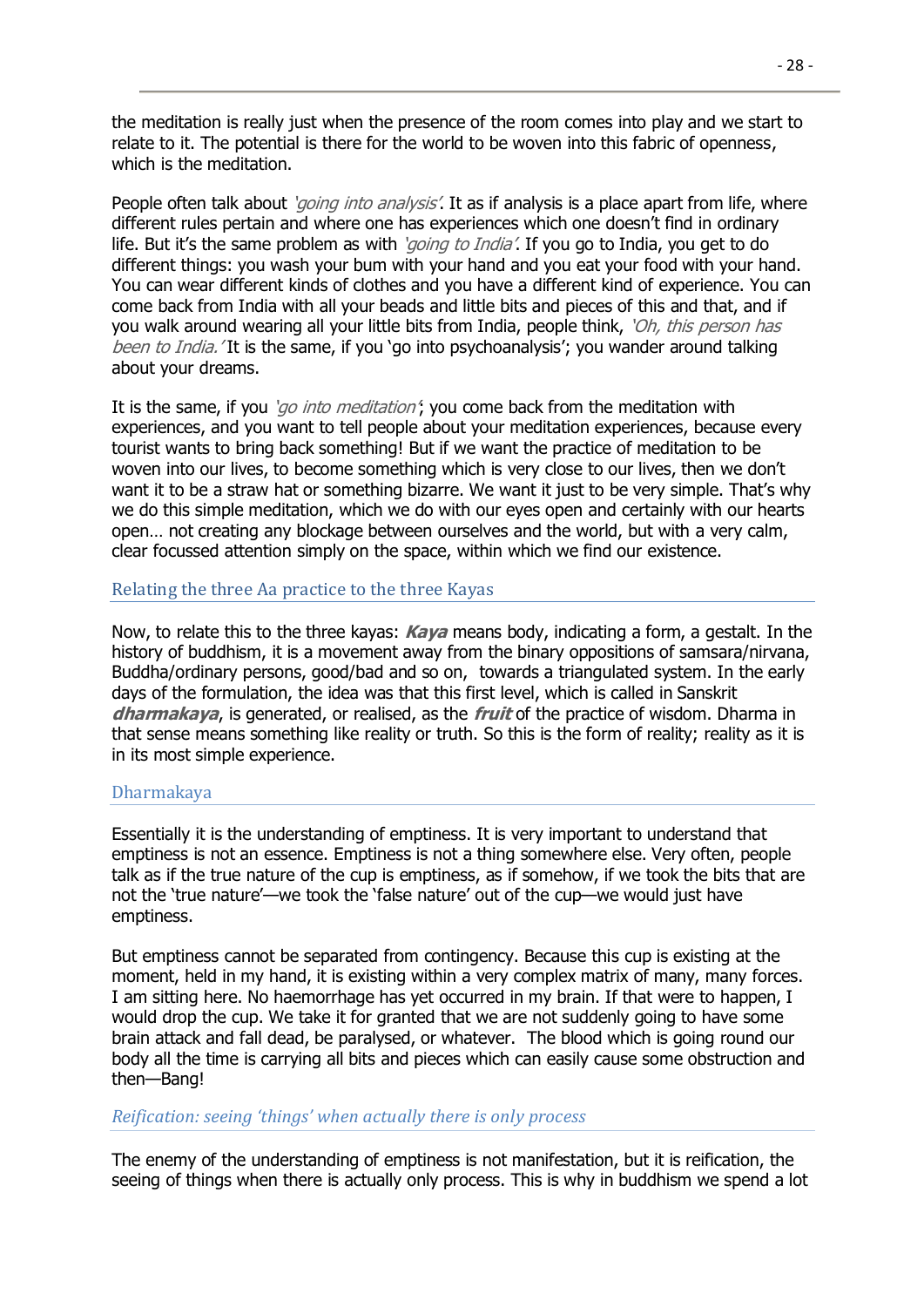of time thinking about impermanence and trying to see the flow of impermanence in everything that is occurring.

Empty means **empty of substantial essence**. Nothing that we can see in this room has any substantial essence because everything in this room is linked with everything else. Even when we meet here in this room and imagine we have never met each other before, we suddenly end up twenty something people sitting in a room. But we can say something. We have some knowledge of English or German or whatever, we have all kinds of cultural assumptions in common. Our perceptions of the other are dependent on perceptions which we've received from other people, and because many of you went to similar schools, you have similar ranges of assumptions. So, essentially what we have is the flow of experience of each other, and this flow takes shape according to information, habits, memories, assumptions.

So, this dharmakaya level of the understanding of emptiness is not something high and mystical. It is something simple and present all the time if we just attend to the basis of manifestation, in the moment it manifests. It is not apart from whatever is manifesting.

#### <span id="page-28-0"></span>Sambhogakaya

The second level of **sambhogakaya** in the early stages of dharma was described as a **reward body**. Sambhoga means 'pleasure'. It was seen as a body of pleasure, or a state of bliss, which was the reward for the accumulation of merit. And so, in the tantric tradition, it was represented like the figures you can see in this painting, god-like figures who are shining and radiant with bodies which are made of light and without any heavy substance to them.

In the dzogchen tradition, Sambhogakaya is described more in terms of rays of light, spots of light, flashes, balls of light, and sounds: Rrrrrrroar, bambambam. Essentially, it's when, in a most relaxed state in meditation, we dissolve from this ball of light—or we do these three 'Aa', and really go into the practice—and are just completely open; then something begins to arise. If we stay with the openness, we won't know what it is that's arising.

Now for example, we are sitting here in the meditation, and there is a noise: Rrrrambam. Then we may think, 'Oh, it's a motor bike or it's a motor car. It's traffic in the street.' What we have heard is 'something'. We are used to hearing 'something', because generally speaking our security in the world rests in being able to see and to hear and to feel things clearly. If we go deaf, we want to be able to see very clearly. If we go blind, we want to be able to hear very clearly or have a strong intuitive sense, because we want to know what is going on.

This is very important for meditators because this desire to know what is going on, is the energy of the ego which is seeking a kind of lordly ownership of experience. This is the primary attack on the open radiant expression of the sambhogakaya. We are back again to this concept from Freud we had yesterday: **polymorphous perversity**. By that Freud means the baby's ability to take pleasure wherever it comes from. The baby doesn't know what is going on, but it knows what it likes.

And it's the same in the sambhogakaya. One has a raw, unmediated experience. It's not experience organised through cognitive structures or semantic categories for ordering and giving meaning, but it is just the direct experience, a purely aesthetic experience, through all the senses, which is beyond speech and is always radiant. One of the things about the deities in these [pictures, thangkas] is that they look as if they are illuminated from the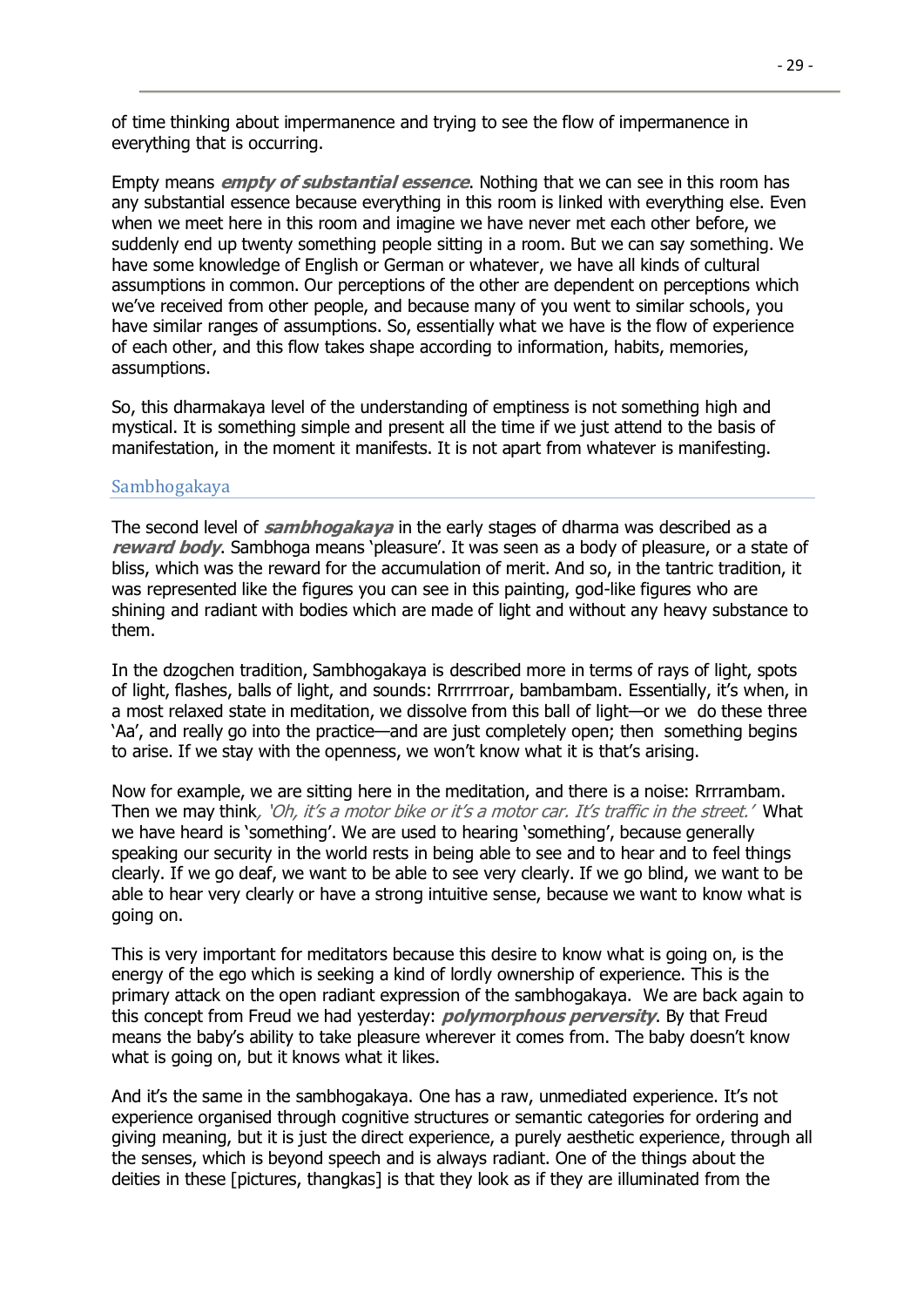inside out. They are not turned back on themselves; they are not trying to make sense of who they are. They are just expressive.

You know how when the little baby starts to rub its downstairs and go 'Haaaa', then the anxious parent says: 'No, don't do that!' and maybe takes its hand away? This is what the ego does in meditation, when the open awareness starts to enjoy whatever is occurring. The anxious ego seeks to install the rules of the world (right/wrong, good/bad) into the very earliest level of experience. This, in meditation one may have all kinds of experiences, dreamlike sequences, visions, some beautiful, some horrifying, acts of cruelty, like a dream landscape. .. It's very important just to allow whatever is there to arise, knowing that its ground is open and empty, and being neither horrified nor excited by the content.

This is the real meaning of sambhogakaya for meditators, because it is the dimension of pleasure in all that occurs. It is the level of purification of the five poisons into the five wisdoms; of stupidity, anger, desire, jealousy, and pride into radiant experiences of openness to experience. The thing about having experience on this level is that it is a shameless level, of infinite expansion. It is open and radiant.

#### <span id="page-29-0"></span>Nirmanakaya

Then the third level is called the **nirmanakaya**. Nirmana is linked to **nirmitta**[Sanskrit] which means 'like a spark' or 'something which just comes up for a moment manifesting'. Being here in one's body, with other people in this room, is manifest existence.. Traditionally, this nirmanakaya is seen as a compassionate gesture by the Buddha who, whilst dwelling after enlightenment in a pure buddhaland, manifests into the world in a concrete form in order to help others.

For meditators, the meaning is that we, having achieved some realisation in our meditation, can stay relaxed and open just appreciating this sambhogakaya translucence of experience. When necessary, we manifest more concretely in interaction with others for the sake of the other, with the understanding that the other we relate to is existing also in the sambhogakaya manifestation.

# <span id="page-29-1"></span>*Dzogchen goal: never coming out of meditation*

It means that the goal, particularly in dzogchen, is never to come out of meditation; that meditation be maintained through the calm centring in this centre-less place of dharmakaya, with the full enjoyment of experience as it arises. It is very important that we are satisfied; not a self-referential masturbatory satisfaction, but an aesthetic satisfaction of appreciation of the light and sound and resonant quality of existence as it manifests through us, and as us. Out of that, one responds to the situation.

It is very important, to understand that in the dzogchen view, it's **not** that you are in this meditation, rich and complete, and then when you open your eyes, you see suffering people and think 'Oh, you look messed up! How can I help you?' like some kind of sambhogakaya International Monetary Fund: 'Oh you people are starving! Let us give you some money'.

Dzogchen is not America versus Africa; sambhogakaya up there, going down into the world out of kindness and pity. Rather, this level of arising includes the world. This is very, very important to understand in meditation.

When you wake up in the morning, you wake up out of yourself into the world. When you fall asleep at night, you leave the world ' $bye-bye'$ , and you go into yourself. This is how to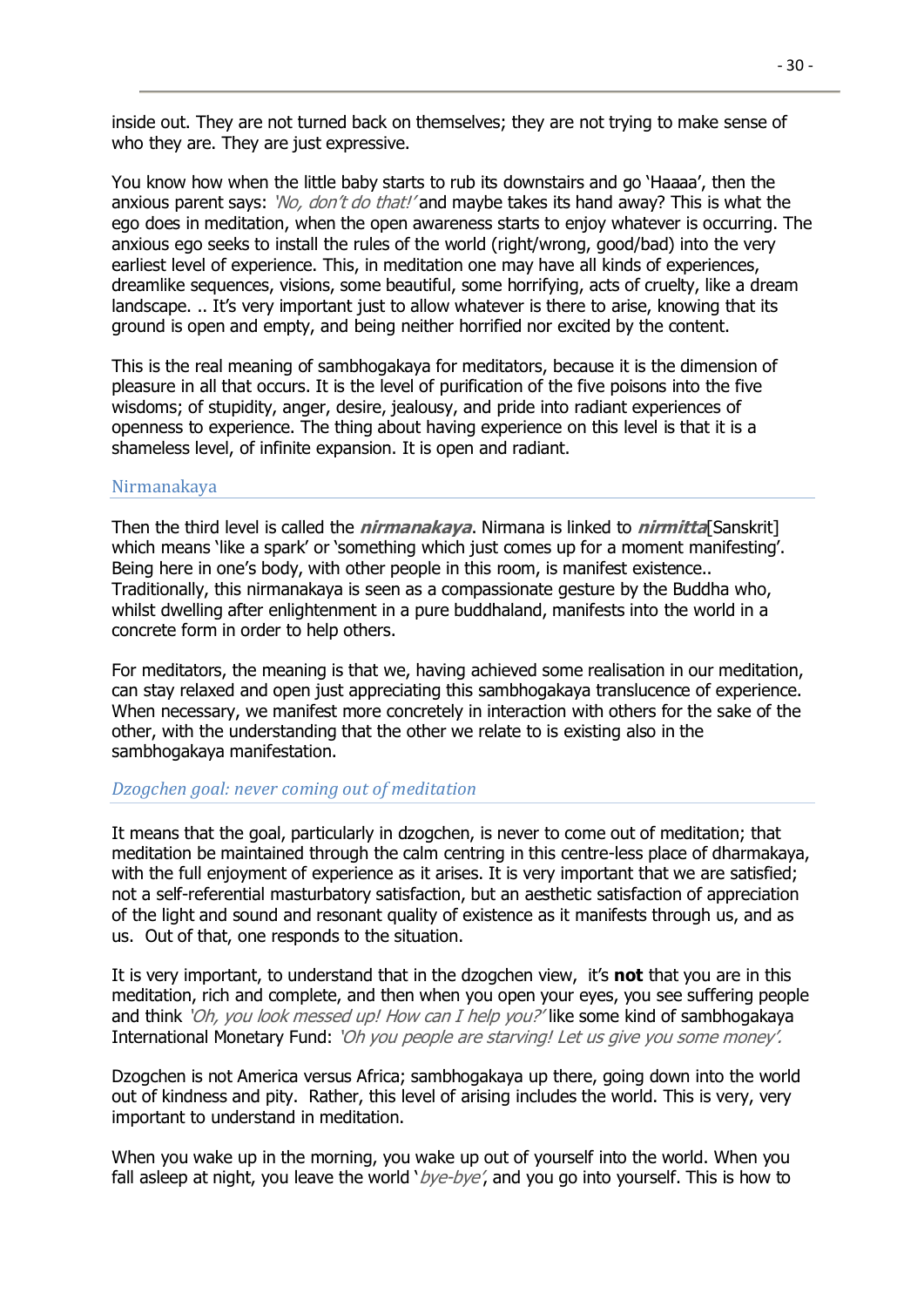live a stupid life, according to buddhism, not my prejudice, personally. It's not that we go in and then come out into the world, but rather that the experience of the world and self arise together.

# <span id="page-30-0"></span>*The structure of samsara*

We are always enworlded, and this separation of 'me' apart from the world with the illusory choice: 'I can go out into the world or not', this is **the structure of samsara**. This is grasping at self, is to imagine that I have a choice about whether I am connected with you or not. This is madness.

So, the nirmanakaya is the experience, within the integrated field of awareness, of pulsing into a precise gesture towards another who is experienced in a precise way, and then the resolution of that gesture back into sambhogakaya and dharmakaya, so that life is the ceaseless pulsing of: open/rich—precise/precise—open/rich—precise... It's just moving all the time.

When the Buddha says suffering arises from attachment, this is gesturing to the fact that when we become attached and fixated on one thing, we block this natural responsive flow. We get hung up on something, and so are off balance; we start vibrating in terms of our own rhythms, our karmic rhythms, which means we can't en-rhythm, in tune, attune, to the actual state of someone else.

#### <span id="page-30-1"></span>In the practice of dzogchen, nirmanakaya is the most important level

In the practice of dzogchen, the nirmanakaya level is the most important level. Generally speaking, in tantra, we see dharmakaya as very high, very holy, very wonderful, and we try to move up to gain this great state of enlightenment. We believe when we get this dharmakaya that that realisation is really how we enter into enlightenment.

But in dzogchen, everything begins with this possibility of openness, and this openness is not seen as something far away, something that is difficult to get, but as something that is always there, always available. As we say with this figure Samantabhadra/Kuntu Zangpo/ 'Always Good': it's just there, just below the surface, so we can contact it. Do the three 'Aa's, open, relax—and it's there!

It is possible to get the transmission of this through great teachers like C R Lama, Namkhai Norbu or many of the older yogis who have real realisation; but once you have that transmission you have to do the practice yourself. And the practice is: in the world we become disturbed. In the world we lose our balance and we start to get too crazy. Too dispersed or too tight, these are the main problems.

The key thing, first of all, is to get the direct experience of being balanced, of being in harmony, where you can feel the pulse of these three kayas. Then, with that flavour, that direct taste, when you start to lose your balance, you can start to learn traditional methods and invent your own methods for returning to balance. Then, having got this sense of satisfaction in oneself, on the level of dharmakaya and sambhogakaya, gestures into the world are truly just energetic moments without the necessity of generating a profit from them, of getting either a particular kind of reward or a validation for your unique ego identity.

Because the ego is always hungry; the ego is looking for affirmation of its own existence and its own importance. However, when we go into the meditation and we have this relaxed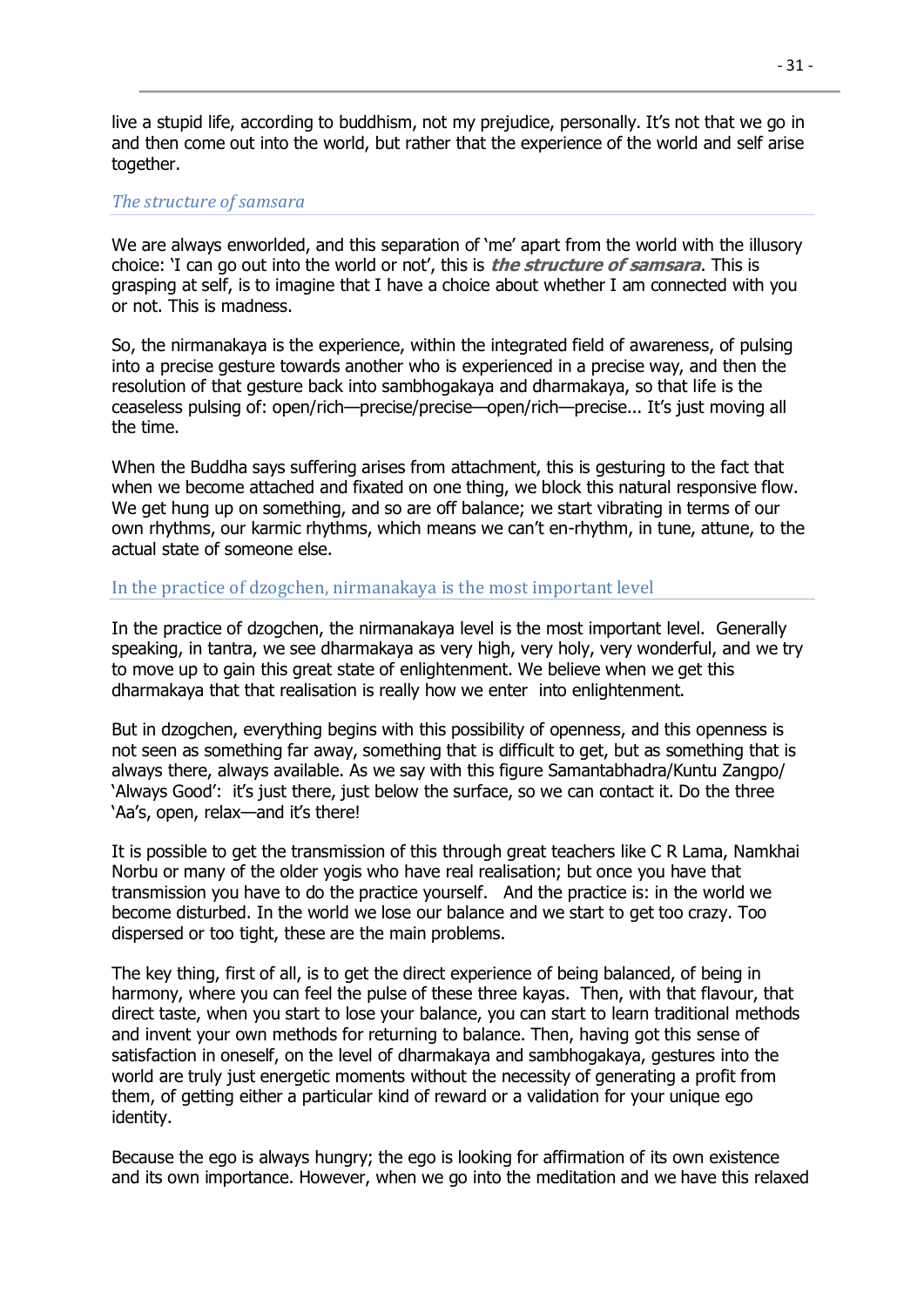openness, there is a satisfaction in that without hunger. Then we start to see different things in the world. Instead of being drawn towards people or situations that will give us something, we get more drawn towards where there is a need, or where we can be of use. So, there is a different kind of connection.

This offers us a very interesting model of mental health—the ability to act in and with the world, but without taking it too seriously, so that we don't run around like a hungry dog sniffing at everything. Curiosity is a very important force in science and the modernistic project, but curiosity is not so very useful in the dharma.

#### <span id="page-31-0"></span>*Sniffing in samsara, all you will ever get is another flavour of shit*

**Student:** I am a scientist, so that will divide me. As a scientist, I should be curious; as a practitioner I should not. Is that so?

**James**: Yes, this is pretty much the buddhist view, because if you are sniffing in samsara, all you will ever get is another flavour of shit. I am not giving this as my view; it is buddhism's point of view. The curious mind is hungry for something, it is hungry for some thing, and it is the thing-ness of the looking that makes curiosity wrong. Curiosity is an attentive awareness, a phenomenological openness to everything with a little edge, but we don't need that edge, because if you sit, the world will come to you. That's why in India you see some yogis who sit under a tree. They sit under the same tree for thirty years, and the world comes to see them.

We all have our own interest. The problem is, that having an interest, it then becomes the definition of ourselves: 'I am a poet, I am a scientist, I'm a….' Then death comes and you are still saying, 'I'm a, I'm a...' That's why, in buddhist meditation, we try not to define ourselves in terms of a fixed position, but to stay open to the world as it presents, because we are not in control of the world.

Hopefully we can see in this view of the three kayas, it is by attending to what is there what is our self, what is the nature of our own experience on its most subtle level, what is my experience before I get busy—that opens up the domain of dharmakaya.

# <span id="page-31-1"></span>**Attention: its usefulness to psychotherapists and meditators**

So, just very briefly to bring us towards the end, what we began with yesterday was attention.

As psychotherapists, the patients who come to see us are, of course, usually very busy with something. They are busy with their symptoms; they are busy with their story; they are busy with the problems of their life. So, if we as meditators can hold a space of just quiet relaxation in this place before business, that can bring into the consulting room a flavour of space which can help the patient relax from all that they have invested into their problems.

If, as meditators, we have spent time on this sambhogakaya level of experience where things are unformed, pre-verbal, where there is just intense experience which can hardly be articulated, then it allows us to be with the patient in their pre-verbal experience. Rather than it becoming a regressive move into early childhood experience, it is as part of the luminous quality of stumbling into existence which we all have, moment-by-moment.